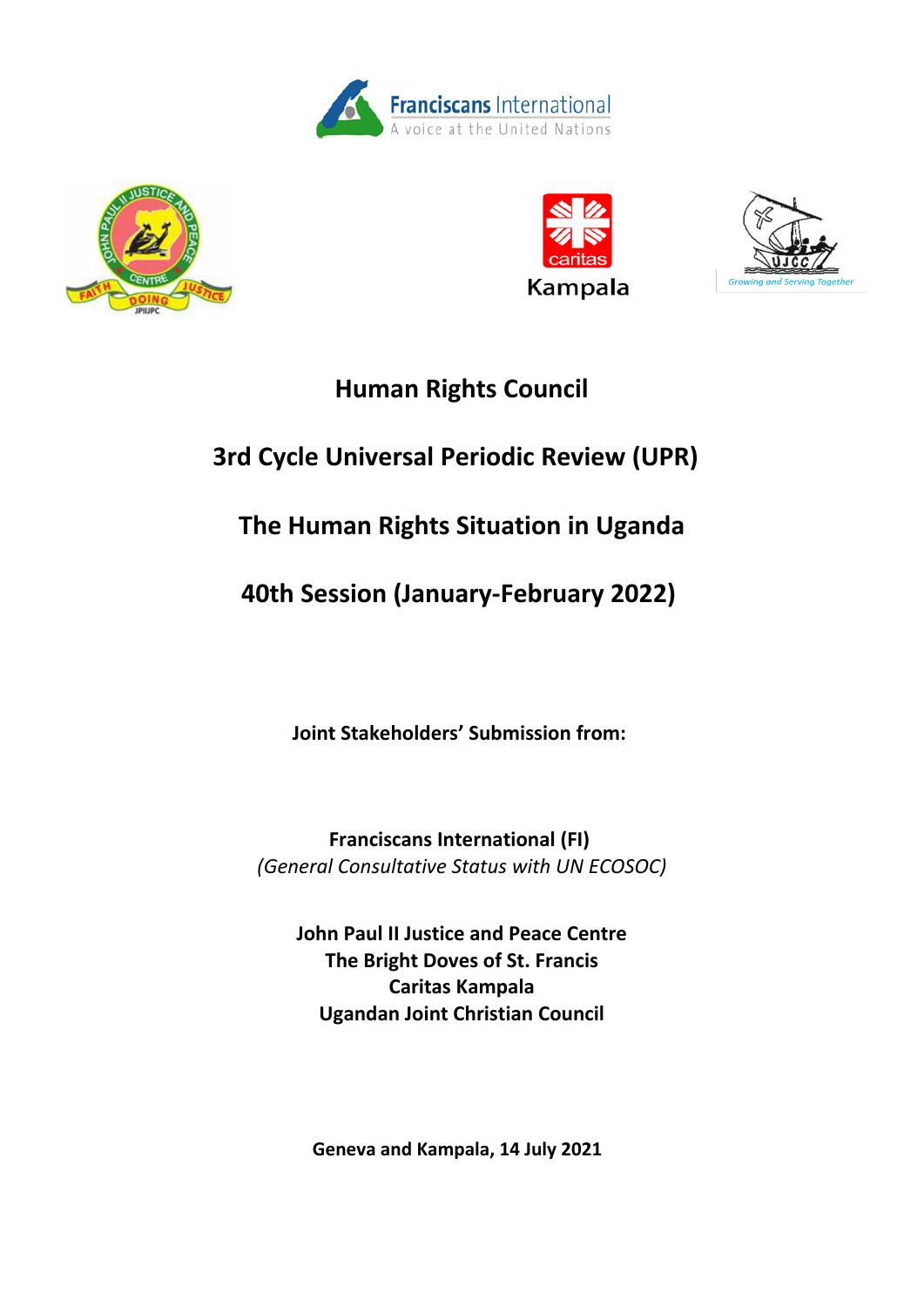## **PART 1: INTRODUCTION**

## **A. Submitting organizations**

- 1. The organizations listed below present this joint submission concerning the human rights situation in Uganda for consideration by the UPR Working Group at its 40th session.
- 2. Franciscans International (FI) is <sup>a</sup> faith-based International Non-Governmental Organisation (INGO) with General Consultative Status with the United Nations Economic and Social Council (ECOSOC). It was founded in 1982 to bring the concerns of the most vulnerable to the United Nations. FI relies on the expertise and first-hand information of Franciscans and other partners working at the local level around the world to advocate at the United Nations for structural changes addressing the root causes of injustice.
- 3. John Paul II Justice and Peace Centre was established in 2006, by <sup>a</sup> consortium of five religious missionary congregations: Comboni, Holy Cross, Mill Hill, Missionaries of Africa and Society of Jesuits. The founders intended to create an institution to facilitate collective action against social injustice, through research, advocacy, and training. They were compelled by the wanton violation of human rights, rising economic inequalities and poverty, prevalence of violence, as well as abuse of workers.
- 4. The Bright Doves of St. Francis is <sup>a</sup> faith-based Ugandan Youth organization established in 2006 and based in Kamwokya – Kampala. It is <sup>a</sup> registered Community Based Organization under Kampala Capital City Authority and works through the Young Franciscans (YouFra) network to reinforce cultural values which emphasize freedom, democracy, and non-violence by propagating peace and helping the young discover and utilize their potential.
- 5. Caritas Kampala is the social services and economic development Department of the Catholic Church in Kampala Archdiocese, mandated to carry out socio-pastoral activities within the administrative districts of: Mpigi, Kampala, Wakiso and Butambala. Caritas Kampala'<sup>s</sup> initiatives focus on community development, good governance and civil society enhancement, orphans and vulnerable children, support to marginalized groups, and women'<sup>s</sup> empowerment.
- 6. Uganda Joint Christian Council (UJCC) is <sup>a</sup> faith based ecumenical organization that was established in 1963 and registered as <sup>a</sup> trustee under the Trustees Incorporation Act. Its current membership comprises the Church of Uganda, The Roman Catholic Church and the Uganda Orthodox Church. UJCC was established after Uganda'<sup>s</sup> independence in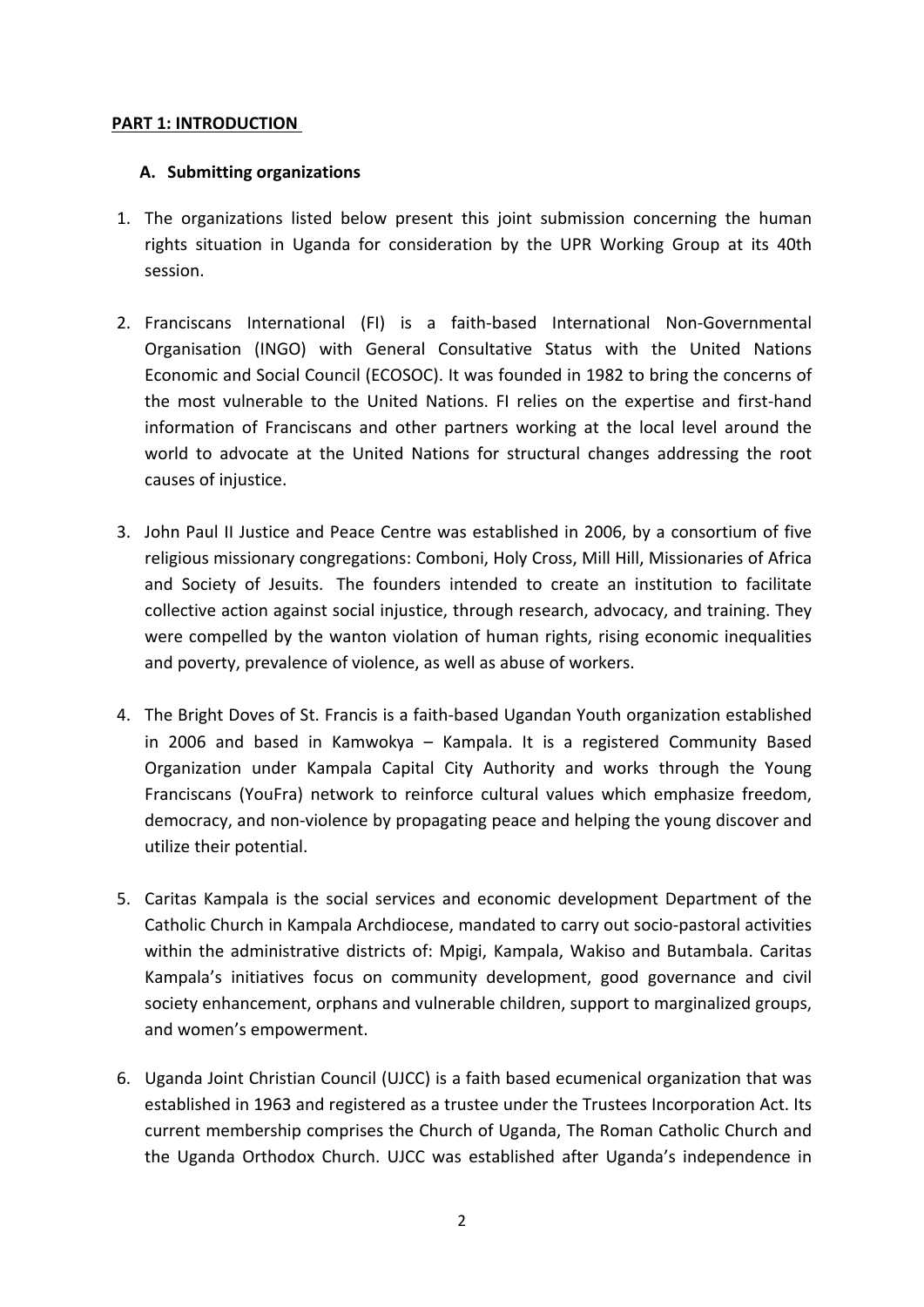and is an associate and affiliated to All Africa Conference of Churches and the World Council of Churches (WCC).

# **B. Methodology**

- 7. This report is based on the evaluation of the commitments made by the Government of Uganda to implement recommendations accepted during its previous UPR. The data and information obtained for this submission came from various sources, including firsthand information from the above-mentioned field organizations serving individuals and groups affected by human rights abuses in Uganda.
- 8. The first-hand data collection was carried out as part of <sup>a</sup> group consultation organized in Kampala in May 2021, bringing together 25 civil society actors. Then, thematic groups conducted surveys through personal and group interviews with victims, some perpetrators, and experts as well as through desk research. Investigations were carried out between 15 June and 05 July 2021.
- 9. The analysis will address the following issues of concern: trafficking in persons, freedom of expression and right to peaceful assembly, right to education for children with disabilities and gender-based violence.

## **PART 2: REPORT**

# **I. TRAFFICKING IN PERSONS**

## **Introduction**

10. The past five years have been marked by the persistence of trafficking in persons in Uganda. The country remains the place of origin, transit and destination for women and men subject to trafficking.<sup>1</sup> The lack of adequate employment opportunities along with the poor quality of educational and social structures in rural and underserved areas, are all factors favouring human trafficking in <sup>a</sup> country counting the second youngest population in Africa. 2

<sup>1</sup> According to the Irish Center for Human Rights: *"Uganda has been identified as <sup>a</sup> source, transit, and destination country* for human trafficking. [...] Human trafficking in Uganda occurs on both transnational and internal levels. Victims of internal trafficking are mostly trafficked from rural and underserved communities to major cities, and are exploited in domestic service, street begging and vending, sexual exploitation including forced marriage and commercial sexual exploitation, and *labour exploitation especially in the agricultural industry*". Irish Center for Human Rights, *Policy Brief: The impact of Covid-19 on Human Trafficking in Uganda*, 29 October 2020. Accessible at: [https://reliefweb.int/report/uganda/policy](https://reliefweb.int/report/uganda/policy-brief-impact-covid-19-human-trafficking-uganda)[brief-impact-covid-19-human-trafficking-uganda](https://reliefweb.int/report/uganda/policy-brief-impact-covid-19-human-trafficking-uganda) (last accessed 06 July 2021).

<sup>&</sup>lt;sup>2</sup> While the average age in Africa is estimated at 19.7 years old in [2019](https://www.worldometers.info/world-population/africa-population/#:~:text=The%20median%20age%20in%20Africa%20is%2019.7years.), the median age of the Ugandan population in 2020 was 16.7 years: Uganda has the second youngest population in Africa in 2021 after Niger. STATISTA, *African counties with the lowest median age as of 2021*, 2021 Accessible at: • [Youngest](https://www.statista.com/statistics/1121264/median-age-in-africa-by-county/) African countries 2021 | Statista (Last accessed 06 July 2021).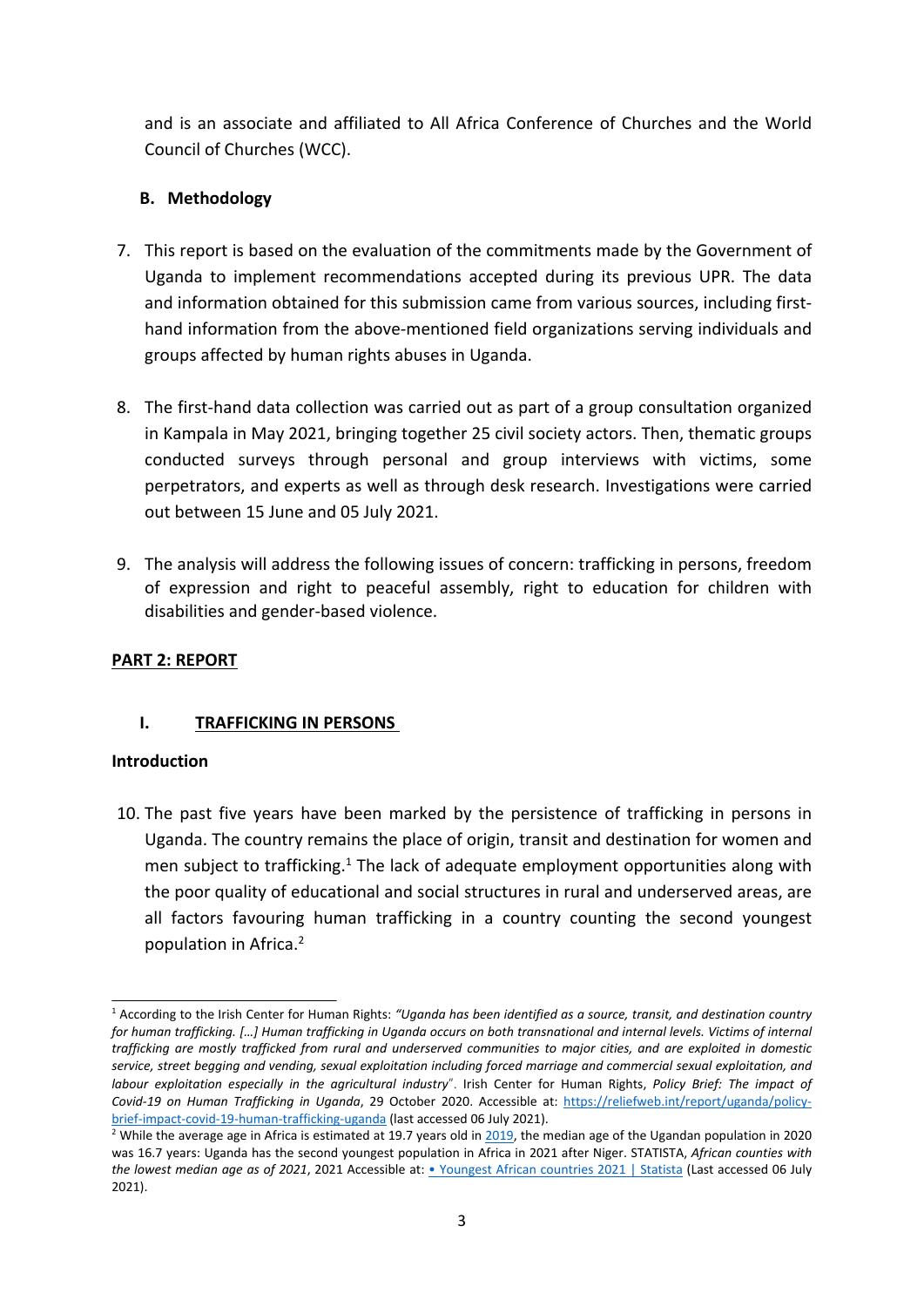11. In addition, national labour externalization companies indirectly influence trafficking outside of the country, sending Ugandans to the Middle East region especially to the United Arab Emirates, Saudi Arabia, Qatar, Kuwait, and Oman. As of June 30, 2020, there were 205 registered companies allowed to export labour under their umbrella organization, the Uganda Association of External Recruitment Agency (UAREA). In addition to these companies, several individuals and unregistered companies also export labour to the Middle East. Therefore, sending these people outside Uganda<sup>3</sup> to do odd jobs put them in situations where they are more at risk of being trafficked. 4 Official estimates of Ugandans doing odd jobs in those countries is about 100,000. 5

## **UPR Accepted recommendations – <sup>2</sup>nd cycle**

12. During the second UPR cycle, Uganda accepted six recommendations on human trafficking. While some States asked for <sup>a</sup> reinforcement of the legal framework through the ratification of international treaties,<sup>6</sup> others recommended to improve and better implement the existing national laws, regulations and policies aiming to prevent and counter trafficking in persons.<sup>7</sup>

## **Legal and policy framework**

13. Uganda has national laws against human trafficking, starting with article 25 of the Constitution that prohibits "*slavery, servitude and forced labour*". 8 This constitutional framework is completed by the 2009 Act on the Prevention of Trafficking in Persons (PTIP).<sup>9</sup> It criminalizes trafficking in all its forms, creates various sanctions for traffickers and introduces <sup>a</sup> new category of trafficking through the "aggravated trafficking" offence. This latter applies when the victim of trafficking is <sup>a</sup> child or when the offender

<sup>&</sup>lt;sup>3</sup> The International Labour Organization draws strong ties between migration (legal and illegal) and human trafficking highlighting that "*migration can increase vulnerability to human trafficking and exploitation*". ILO, *Forced Labour and Forces Marriage*, 2017, p.30. Accessible at: [https://www.ilo.org/wcmsp5/groups/public/---dgreports/--](https://www.ilo.org/wcmsp5/groups/public/---dgreports/---dcomm/documents/publication/wcms_575479.pdf) [dcomm/documents/publication/wcms\\_575479.pdf](https://www.ilo.org/wcmsp5/groups/public/---dgreports/---dcomm/documents/publication/wcms_575479.pdf) (Last accessed 07 July 2021).

<sup>4</sup> UNITED NATIONS HUMAN RIGHTS COUNCIL, *Report of the Special Rapporteur on trafficking in persons, especially women and children, on her mission to Kuwait*, UN Doc. A/HRC/35/37/Ass.1, 21 April 2017. Accessible at: [https://documents-dds](https://documents-dds-ny.un.org/doc/UNDOC/GEN/G17/097/94/PDF/G1709794.pdf?OpenElement)[ny.un.org/doc/UNDOC/GEN/G17/097/94/PDF/G1709794.pdf?OpenElement](https://documents-dds-ny.un.org/doc/UNDOC/GEN/G17/097/94/PDF/G1709794.pdf?OpenElement) (Last accessed 06 July 2021). "6. *Kuwait faces* challenges as a destination country for women and men, mainly from South Asia, South-East Asia, and Africa, who are subjected to trafficking in persons for the purpose of labour and to a lesser extent, sexual exploitation. 7. The causes of trafficking include poverty and a lack of economic opportunities in source countries, but also the high demand for cheap Iabour and services in Kuwait, including a huge demand for domestic work for middle- to high-income households".

<sup>5</sup> DAILY MONITOR, *More than 100.000 Ugandans working in Gulf States*, 10 May 2019. Accessible at: <https://www.monitor.co.ug/uganda/news/national/more-than-100-000-ugandans-working-in-gulf-states-1824966>. (Last accessed 06 July 2021).

<sup>6</sup> See recommendation of the Philippines (115.17). UNITED NATIONS HUMAN RIGHTS COUNCIL, *Report of the Working Group on The Universal periodic Review, Uganda,* 27 December 2016. Accessible at: [https://documents-dds](https://documents-dds-ny.un.org/doc/UNDOC/GEN/G16/441/95/PDF/G1644195.pdf?OpenElement)[ny.un.org/doc/UNDOC/GEN/G16/441/95/PDF/G1644195.pdf?OpenElement](https://documents-dds-ny.un.org/doc/UNDOC/GEN/G16/441/95/PDF/G1644195.pdf?OpenElement) (Last accessed 06 July 2021).

<sup>7</sup> See recommendations of Timor-Leste (115.15), Togo (115.16), Armenia (115.81) and Czechia (115.73). *op. cit.* footnote 6. 8 Constitution of the Republic of Uganda – 22 September 1995, Constitution (amendment) Act, Act 11/2005 article 25: Accessible at: <https://www.ilo.org/dyn/natlex/docs/ELECTRONIC/44038/90491/F206329993/UGA44038.pdf> (Last accessed 06 July 2021).

<sup>&</sup>lt;sup>9</sup> The prevention of trafficking in persons act, 2009, *The Uganda Gazette N. 52, volume CII* dated 23<sup>rd</sup> of October 2009. Accessible at*:* <https://old.ulii.org/node/24737>. (Last accessed 06 July 2021).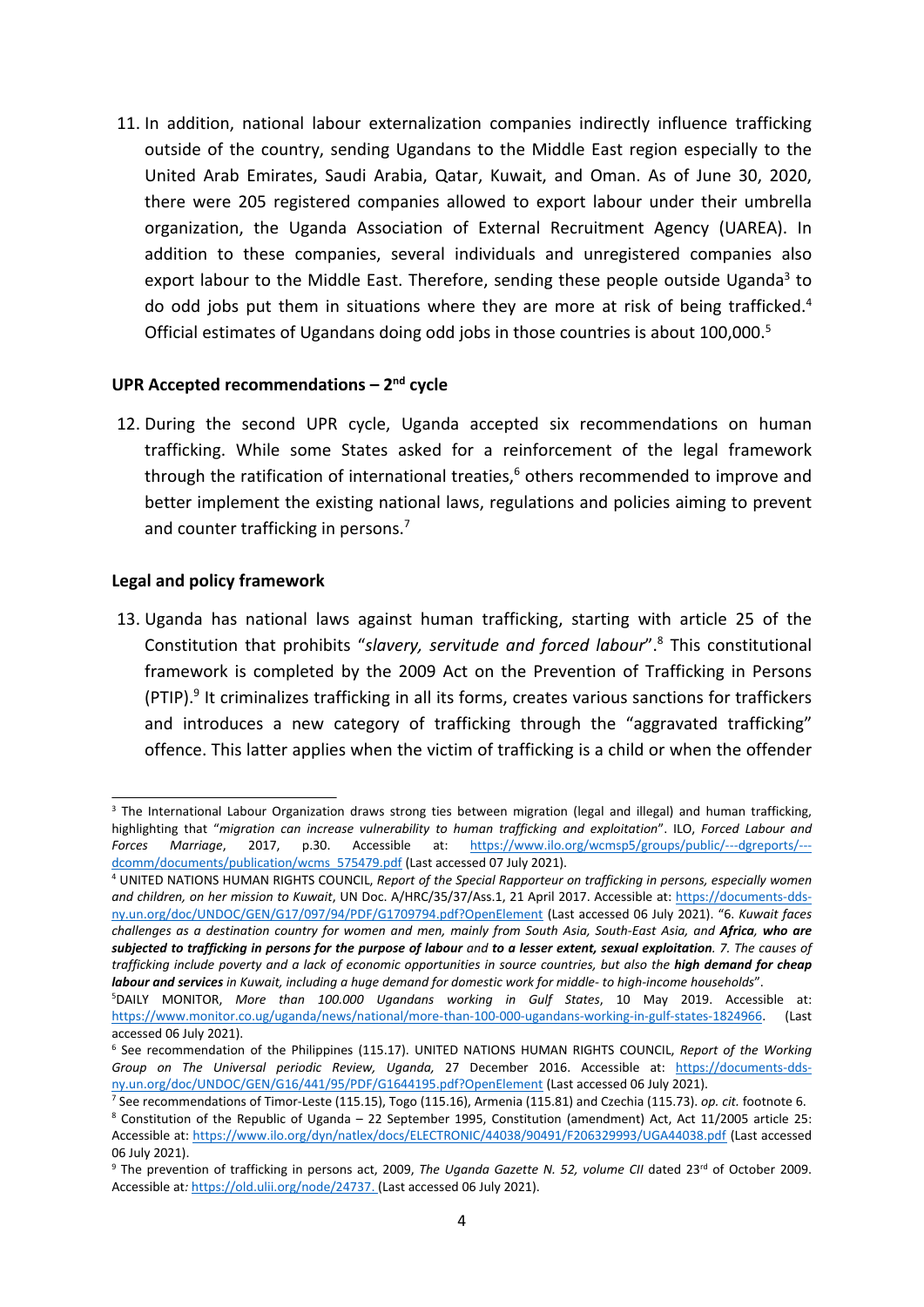is <sup>a</sup> military/public law enforcement officer or where acts involve harmful traditional practices.

- 14. Our organizations acknowledge the efforts of the Government to better operationalize the article 21 of the PTIP Act through the National Action Plan for the Prevention of Trafficking in Persons (NAP).<sup>10</sup> In that regard, we welcome the role played by the Coordination Office for Prevention of Trafficking in Persons (COPTIP) since March  $2013.^{11}$  We also acknowledge the policies implemented over the past five years including training for front-line officials<sup>12</sup> and the establishment of special units within the police and armed forces specialized in trafficking in persons.<sup>13</sup>
- 15. However, despite this comprehensive legal and policy framework, Uganda has not yet ratified either the Palermo Protocol of 2000 Protocol,<sup>14</sup> despite its signature on 12 December 2000, nor the International Labor Organization's C198 Convention on Domestic Workers.<sup>15</sup> It must be noted that Uganda committed to ratify these conventions in 2016<sup>16</sup> to strengthen its legal arsenal against trafficking.

<sup>&</sup>lt;sup>10</sup> We also note the applicability of regional policies such as the Ouagadougou Action Plan to combat Trafficking in Human Beings, Especially Women and Children of 2006, the African Union Migration Policy Framework for Africa, and Plan of Action 2018-2030 as well as, the African Common position on Migration and Development. These regional policies provide standards and good practices to counter trafficking at the national level.

<sup>&</sup>lt;sup>11</sup> The COPTIP, along with the Ministry of Internal Affairs and the Ministry of Gender Labour and Social Development are coordinating, monitoring, and overseeing the implementation of counter human trafficking activities.

 $^{12}$  According to the United States Department of State report in Uganda in 2018, 303 front-line officials were trained on the anti-trafficking act and other laws related to illegal labour recruitment. U.S DEPARTMENT OF STATE, *2020 Trafficking in persons Report,* 2021. Accessible at: <https://www.state.gov/reports/2020-trafficking-in-persons-report/> (Last accessed 07 July 2021).

<sup>&</sup>lt;sup>13</sup> About a training session for armed forces specialised in trafficking in 2020. See HUMAN TRAFFICKING INSTITUTE, Uganda'<sup>s</sup> National Police Human Trafficking Department Trained to Conduct TIP Investigations, 26 March 2020. Accessible at: [https://www.traffickinginstitute.org/ugandas-national-police-human-trafficking-department-trained-to-conduct-tip](https://www.traffickinginstitute.org/ugandas-national-police-human-trafficking-department-trained-to-conduct-tip-investigations/)[investigations/#](https://www.traffickinginstitute.org/ugandas-national-police-human-trafficking-department-trained-to-conduct-tip-investigations/) (Last Accessed 07 July 2021).

<sup>&</sup>lt;sup>14</sup> Protocol to Prevent, Suppress and Punish Trafficking in Persons, Especially Women and Children, supplementing the United Nations Convention against Transnational Organized Crime, United Nations, *Treaty Series*, vol. 2237, p 319; Doc. A/55/383. Accessible at: [https://treaties.un.org/Pages/ViewDetails.aspx?src=TREATY&mtdsg\\_no=XVIII-12-a&chapter=18](https://treaties.un.org/Pages/ViewDetails.aspx?src=TREATY&mtdsg_no=XVIII-12-a&chapter=18) (Last accessed 07 July 2021).

<sup>&</sup>lt;sup>15</sup> The ILO Convention C189 is relevant insofar many of the people trafficked in/from Uganda are domestic workers. See ILO: *Countries that have not ratified the convention on Domestic Workers*. Available at: [https://www.ilo.org/dyn/normlex/en/f?p=NORMLEXPUB:11310:0::NO::P11310\\_INSTRUMENT\\_ID:2551460](https://www.ilo.org/dyn/normlex/en/f?p=NORMLEXPUB:11310:0::NO::P11310_INSTRUMENT_ID:2551460) (Last accessed 06 July 2021).

<sup>16</sup> See recommendation of the Philippines *(*115.17): "*Consider ratifying the International Labour Organization (ILO)* Domestic Workers Convention, 2011 (No. 189), and the Protocol to Prevent. Suppress and Punish Trafficking in Persons. *Especially Women and Children, supplementing the United Nations Convention against Transnational Organized Crime "op. cit.* footnote 6.

<sup>17</sup> UNITED NATIONS HUMAN RIGHTS COUNCIL, *Implementation of the non-punishment principle,* Report of the Special Rapporteur on trafficking in persons, especially women and children, 127 May 2021. Available at: <https://undocs.org/A/HRC/47/34> (Last accessed 06 July 2021). "*20. As <sup>a</sup> principle [principle of non-punishment], it is* essential to the object and purpose of the Protocol to Prevent, Suppress and Punish Trafficking in Persons, Especially *Women and Children, supplementing the United Nations Convention against Transnational Organized Crime, namely, to protect and assist victims of trafficking with full respect for their human rights*".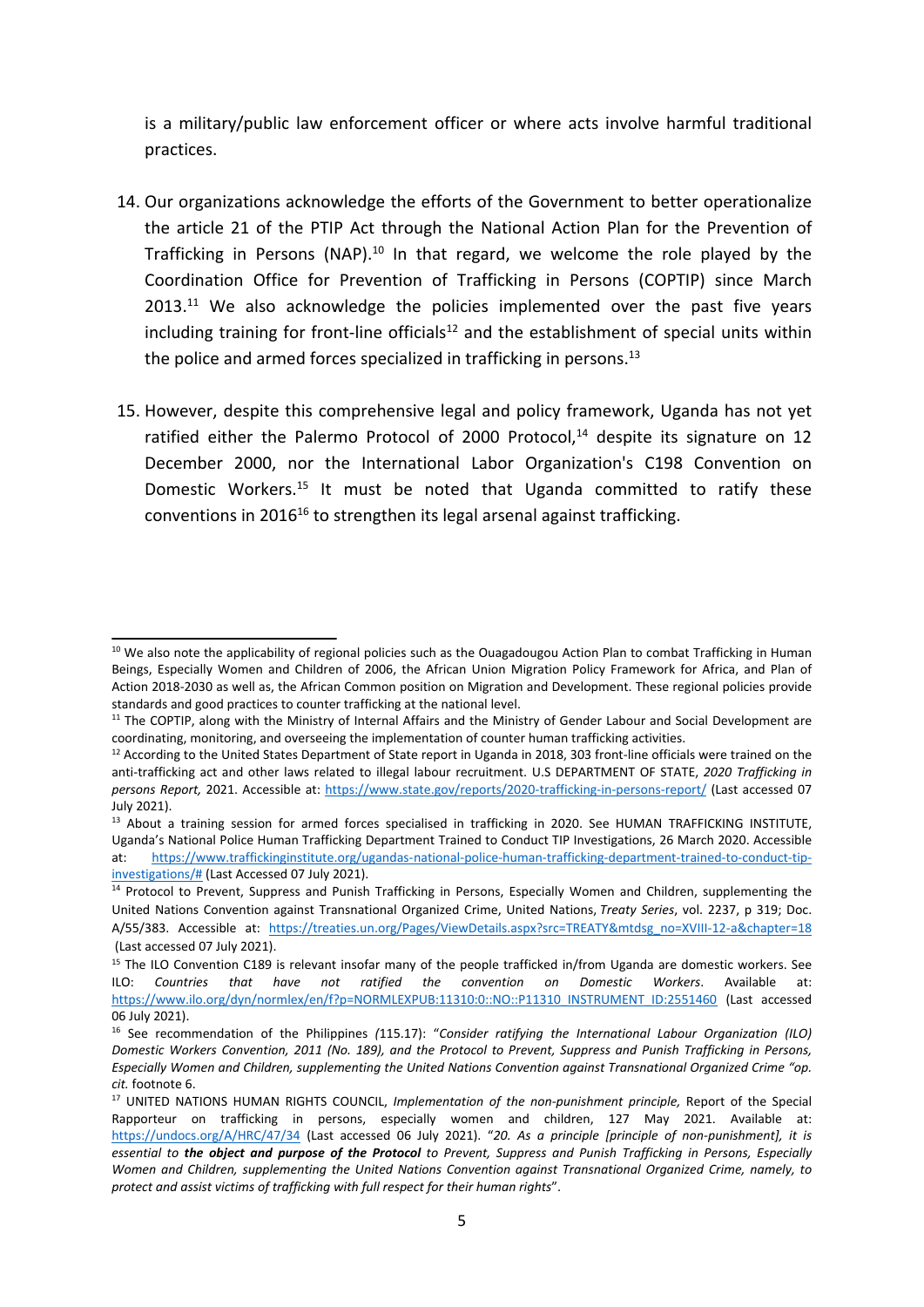16. The Palermo protocol enshrines the principle of non-punishment of victims.<sup>17</sup> This principle aims at ensuring that <sup>a</sup> victim of trafficking is not punished for unlawful acts committed as <sup>a</sup> result of trafficking. In Uganda, prostitution is criminalized according to article 139 of the Penal Code Act "*Any person who practices or engages in prostitution commits an offence and is liable to imprisonment for seven years*". 18 This constitutes a violation of the principle mentioned as many sex workers are victims of trafficking $^{19}$  and places them at risk of imprisonment because of their activity. However, both the UN Security Council<sup>20</sup> and the Committee on the Elimination of Discrimination against Women recently recall upon States to apply the principle.<sup>21</sup> Thus, the ratification and implementation of the said protocol would provide <sup>a</sup> better protection for victims of trafficking in Uganda.

## **Promotion and protection of Human Rights at grassroots level**

## General trend:

- 17. According to the United States Department of State'<sup>s</sup> yearly reports, in the period 2016 – end of 2019, 665 cases of persons trafficked were registered, 197 suspects were taken to court and 61 convictions were achieved. In 2019, foreign governments identified 2'384 Ugandan victims abroad. The Government facilitated 170 returns to Uganda and provided replacement travel documents to facilitate the repatriation of its citizens with *ad hoc* assistance including shelter and food in embassies. 22
- 18. Despite the Government's willingness to implement its NAP, we deplore in 2019 the lowest number of investigations recorded in the last five years. The same trend is observed regarding the number of prosecutions and therefore puts the Government at

<sup>17</sup> UNITED NATIONS HUMAN RIGHTS COUNCIL, *Implementation of the non-punishment principle,* Report of the Special Rapporteur on trafficking in persons, especially women and children, 127 May 2021. Available at: <https://undocs.org/A/HRC/47/34> (Last accessed 06 July 2021). "*20. As <sup>a</sup> principle [principle of non-punishment], it is* essential to the object and purpose of the Protocol to Prevent, Suppress and Punish Trafficking in Persons, Especially *Women and Children, supplementing the United Nations Convention against Transnational Organized Crime, namely, to protect and assist victims of trafficking with full respect for their human rights*".

<sup>&</sup>lt;sup>18</sup> Uganda Penal Code Act, 15 June 1950, up to date as at 30 September 2020. Accessible at: [https://ulii.org/akn/ug/act/ord/1950/12/eng%402014-05-09#sec\\_139](https://ulii.org/akn/ug/act/ord/1950/12/eng%402014-05-09#sec_139). (Last accessed 07 July 2021).

<sup>19</sup> According to the International Labour Organization, forced sexual exploitation includes people "*who have involuntarily* entered a form of commercial sexual exploitation, or who have entered the sex industry voluntarily but cannot leave. It also *includes all forms of commercial sexual exploitation involving children*" – in 2016, about 4.8 million of people were victims of forced sexual exploitation worldwide. *Op.Cit.* Footnote 3.

<sup>20</sup> UNITED NATIONS SECURITY COUNCIL, *Resolution 2331 (2016*), UN Doc. S/RES/2331 (2016). Accessible at: [https://www.undocs.org/S/RES/2331%20\(2016\)](https://www.undocs.org/S/RES/2331%20(2016)) (Last accessed 06 July 2021).

<sup>21</sup> See UNITED NATIONS COMMITTEE ON THE ELIMINATION OF DISCRIMINATION AGAINST WOMEN, *General recommendation No. 38 (2020) on trafficking in women and girls in the context of global migration,* UN Doc. Cedaw/C/GC/38, 20 November 2020, para 98. Accessible at: [https://reliefweb.int/report/world/general-recommendation](https://reliefweb.int/report/world/general-recommendation-no-38-2020-trafficking-women-and-girls-context-global-migration)[no-38-2020-trafficking-women-and-girls-context-global-migration](https://reliefweb.int/report/world/general-recommendation-no-38-2020-trafficking-women-and-girls-context-global-migration) (Last accessed 06 July 2021).

<sup>22</sup> U.S. Department of State, *Trafficking in Persons Reports – Uganda*, yearly reports 2016 to 2020. Accessible at: <https://www.state.gov/reports/2020-trafficking-in-persons-report/>. (Last accessed 06 July 2021).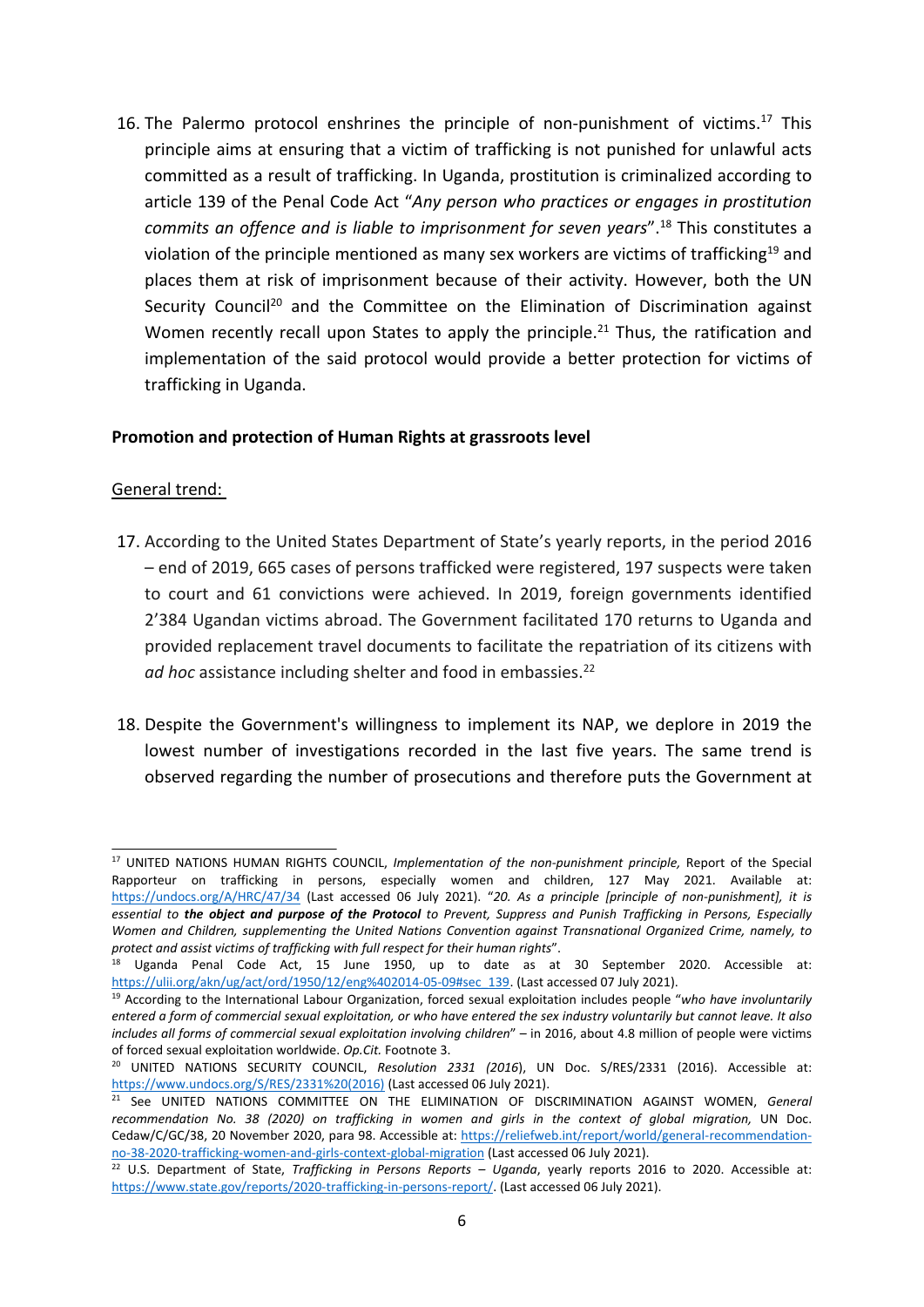odds with its 2016 UPR commitments. $^{23}$  We note that the central role of COPTIP is threatened due to serious underfunding. This lack of funding also involves difficulties for the authorities to take care of the victims once returned: police and government employees had to temporarily accommodate victims according to the U.S department of State's report.<sup>24</sup> Moreover, the government does not follow systematic procedures to help survivors. 25 It is surprising to see that the Government did not stick to its promising policy in 2019 to encounter trafficking in Human, even though the COVID-19 pandemic had not started yet.

## Information on specific cases:

- 19. According to the information collected in June 2021 from <sup>a</sup> sample of 20 victims corroborated by 6 key informants, we were able to document <sup>a</sup> typical experience of victims enrolled by national labour externalization companies and sent to the Middle East. From the recruitment phase, some recruiting companies do not follow national legislation, which was the case for the agency who recruited <sup>a</sup> victim sent to Saudi Arabia. The bilateral agreement between Uganda and Saudi Arabia requires that recruitment fees are covered by the employer, yet, as the victim testified, she and the survivors accompanying her were required to pay. "*I only managed just because we sold our land with hopes that after getting <sup>a</sup> clean job, I shall replace the land. Land was <sup>a</sup> plot in town",* declared the victim.
- 20. While most of the victims interviewed signed <sup>a</sup> contract with <sup>a</sup> recruitment agency, all noted that these contracts were confiscated from them once they arrived at destination. Not being informed and fully aware of the details of the contract put them in <sup>a</sup> situation of exploitation by their employers: "*I went with the contract to Saudi Arabia, and they removed everything. They did not follow anything in the contract. Some months they paid, others they did not pay",* one survivor explained. In addition, while the agencies are responsible for supervising the worker throughout the duration of her/his contract abroad (through telephone and internet communication), all the victims of the sample reported that it was not the case.
- 21. After having travelled in traumatic conditions, (especially in the case of victims recruited by unofficial agencies and individuals), all the persons interviewed deplored the bad working conditions. Out of the 20 survivors questioned, 17 did not complete the first year on their job due to bad living and working condition. This includes overwork without rest, poor pay, poor feeding, mistreatment, and sexual exploitation. Some testimonies highlighted that the victims are forced to commit misdemeanour due to

<sup>23</sup> See recommendations of Timor-Leste (115.15), Togo (115.16), Armenia (115.81) and Czechia (115.73). *op. cit.* footnote 6. Uganda accepted to strengthen its efforts to implement its anti-trafficking policy.

<sup>24</sup> U.S. Department of State, 2020, *Trafficking in Persons Report*. *Op. cit.* footnote 12.

<sup>25</sup> U.S. Department of State, 2017, *Ibid.*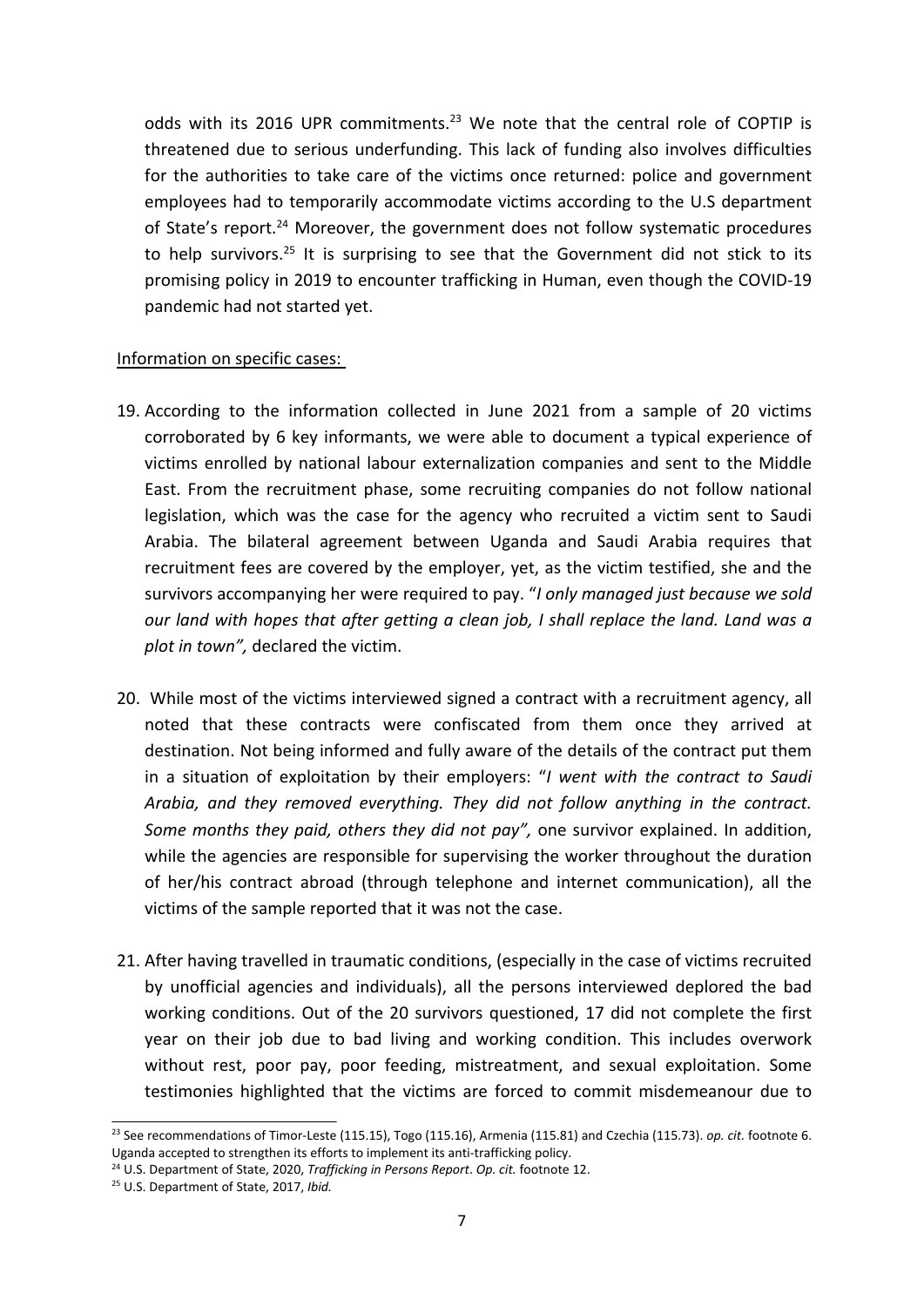their situation of trafficked persons (with risks of infringement of the principle of nonpunishment). 26 "*When I was given little money I managed to see <sup>a</sup> doctor who told me to stop eating the food I was eating but I had no choice since the boss refused to change for me the food which resulted to stealing some food to keep me going for the next day",* declared one victim.

22. Finally, the return of trafficked people to Uganda has often been complex: on the one hand, because Uganda does not have diplomatic representations in most destination countries; on the other hand, because the employers had confiscated the documents of the victims who had to request new documents to return regularly. Once home, the victims received no medical, financial, or legal support. They must often rely on the help of Civil Society Organisations and the International Organization for Migration to reintegrate back into society. *"I request that government and organizations find <sup>a</sup> place where survivors can first reach before they reunite with their parents/families. There is <sup>a</sup> lot of torture that we go through which needs someone first be rehabilitated before going back home",* concluded <sup>a</sup> victim.

## **Recommendations**

- **a) Ratify the Protocol to Prevent, Suppress and Punish Trafficking in Persons, Especially Women and Children, to ensure optimal protection of victims of trafficking through <sup>a</sup> comprehensive implementation of the non-punishment principle.**
- **b) Continue efforts to implement the 2009 Prevention of Trafficking in Person Act, through <sup>a</sup> significant increase of the Coordination Office for Prevention of Trafficking in Persons' annual budget.**
- **c) Ensure the monitoring of labour externalization companies through control and sanction measures in case of non-compliance with the legislative and regulatory provisions related to labour recruitment.**
- **d) Provide victims of trafficking with temporary shelter, counseling, legal and psychosocial assistance, as well as financial support to ensure their reintegration into society, once they are back in Uganda.**

## **II. FREEDOM OF EXPRESSION AND RIGHT TO PEACEFUL ASSEMBLY**

## **Introduction**

23. Over the past five years, Uganda did not manage to promote and fully guarantee freedom of expression and right to peaceful assembly. As the international community

<sup>&</sup>lt;sup>26</sup> See paragraph 16 and footnotes 17 and 18.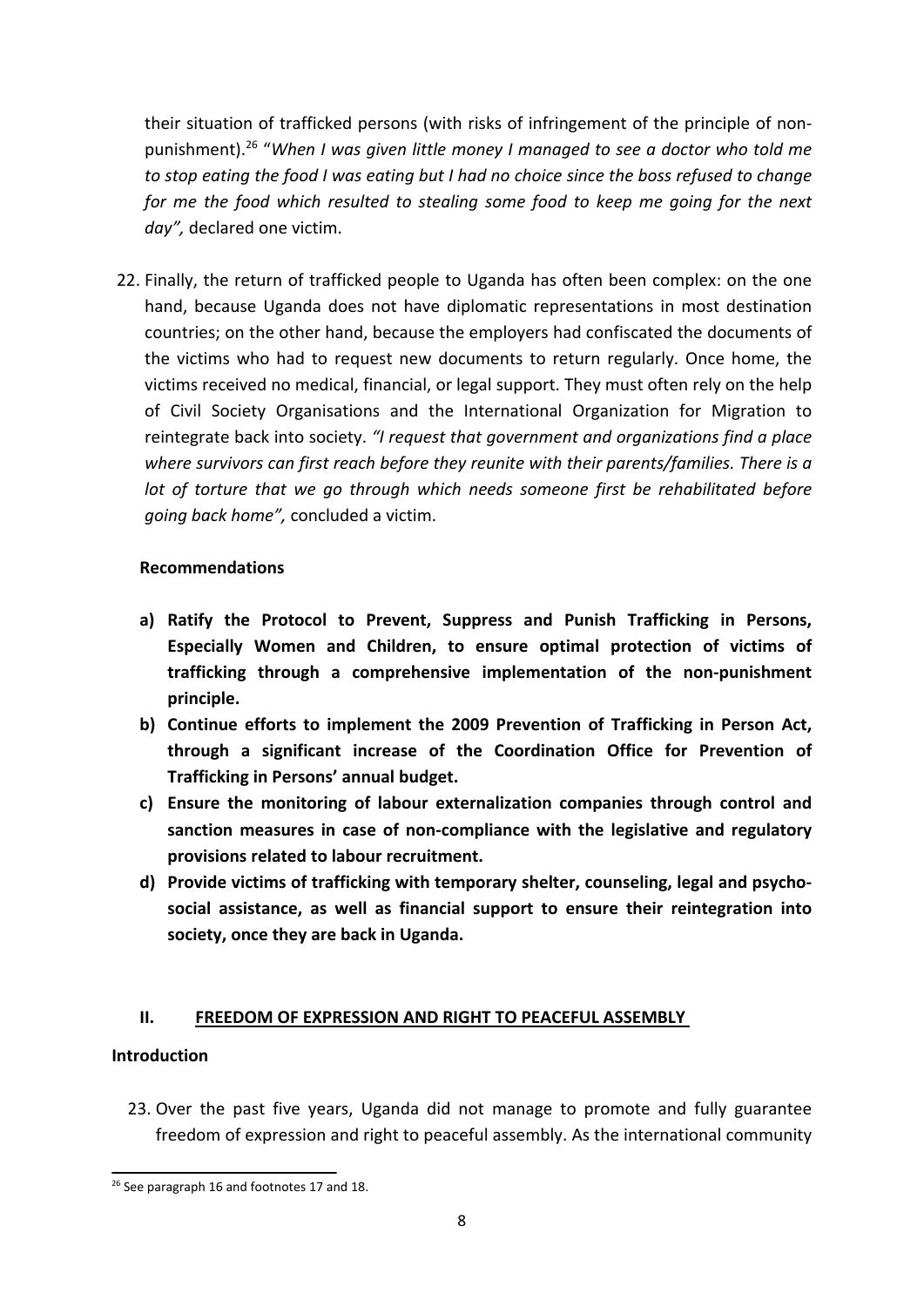is more and more concerned by the threats to these right and freedom, $27$  our organizations denounce the regular disregard of the constitutional provisions as well as of Uganda's international commitments.

<sup>27</sup> U.S EMBASSY IN UGANDA, *Joint local statement on restrictions to freedom of expression and assembly in Uganda,* 3 May 2019. Accessible at: [https://ug.usembassy.gov/joint-local-statement-on-restrictions-to-freedom-of-expression-and](https://ug.usembassy.gov/joint-local-statement-on-restrictions-to-freedom-of-expression-and-assembly-in-uganda/)[assembly-in-uganda/](https://ug.usembassy.gov/joint-local-statement-on-restrictions-to-freedom-of-expression-and-assembly-in-uganda/). (Last accessed on 05 July 2021).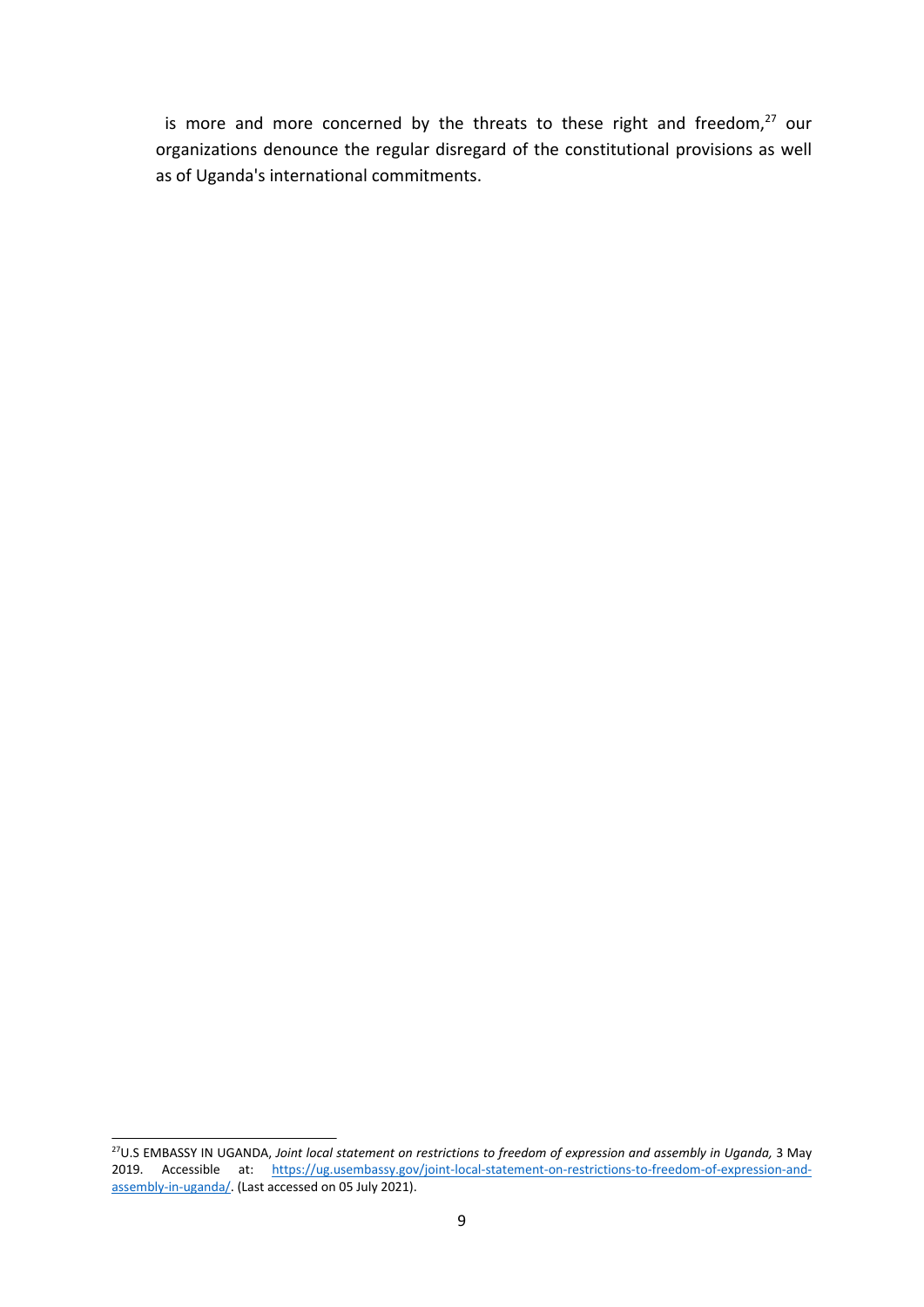#### **UPR Accepted recommendations – <sup>2</sup>nd cycle**

24. During its second UPR session, Uganda accepted three recommendations regarding freedom of expression and peaceful assembly. The Ugandan government committed to ensuring the implementation of these rights in compliance with its obligations under its Constitution and the international treaties binding on the State.<sup>28</sup> In connection with the right to peaceful assembly, Uganda also accepted two recommendations aiming to strengthen measures to end police brutality and arbitrary arrests<sup>29</sup> – especially targeting opposition leaders.

## **Legal and policy framework**

- 25. Uganda ratified the International Covenant on Civil and Political Rights (ICCPR) in June 1995 and incorporated its content regarding freedom of expression and the right to peaceful assembly within the Constitution of October 8, 1995. 30 Article 29 of the latter clearly states that every person has "*<sup>a</sup> right to (i) freedom of speech and expression which shall include freedom of the press and other media – (iii) freedom to assemble and to demonstrate together with others peacefully and unarmed and to petition*".
- 26. Despite the constitutional guarantee of these rights, it appears that the Law on the Management of Public Order (POMA) of 2013 $^{\rm 31}$  is at odd with the protection of the freedom of expression and the right to peaceful assembly. Indeed, in section 3 of POMA, the Inspector General of Police can "*regulate public meetings".* While the formal purpose of the word regulate is to *"ensure that conduct or behaviour conforms to the requirements of the Constitution"* 32 *,* it gives in practice the Inspector General of Police the possibility to deny authorization for <sup>a</sup> peaceful gathering misusing the limitations foreseen by the Constitution.
- 27. An interpretation of the text giving too much power to the authority can thus lead to <sup>a</sup> violation of articles 29<sup>33</sup> and 212<sup>34</sup> of the Constitution (functions of the police), as well as to the general limitations of human rights and freedoms (article 43 of the Constitution). In the latter, it is interesting to highlight the underlying principle of proportionality to limit freedoms, as expressed in article 43.C stating that authorities can limit these freedoms to the extent of "*what is acceptable and demonstrably justifiable in <sup>a</sup> free and democratic society*".

<sup>28</sup> See recommendations of Sweden (115.19), France (115.101) and Spain (115.103). *Op. Cit.* footnote 6.

<sup>29</sup> See recommendations of Spain (115.03) and Australia (115.102). *Op. Cit.* footnote 6.

<sup>30</sup> *Op.cit.* footnote 8.

<sup>31</sup> Public Order Management Act, 2013 (No. 9 of 2013) The act is to "*provide for the regulation of public meetings, to provide* for the duties and responsibilities of the police, organisers and participants in relation to public meetings, to prescribe *measures for the safeguarding public order, and for related matters*".

<sup>32</sup> Public Order Management Act, 2013. *Op. cit.* section 2.

<sup>&</sup>lt;sup>33</sup> See paragraph 25.

<sup>34</sup> Article 212 of Uganda Constitution: "*The functions of the Uganda Police Force shall include the following- (a) to protect* life and property; (b) to preserve law and order; (c) to prevent and detect crime; and (d) to co-operate with the civilian authority and other security organs established under this Constitution and with the population general." Op.cit. footnote 8.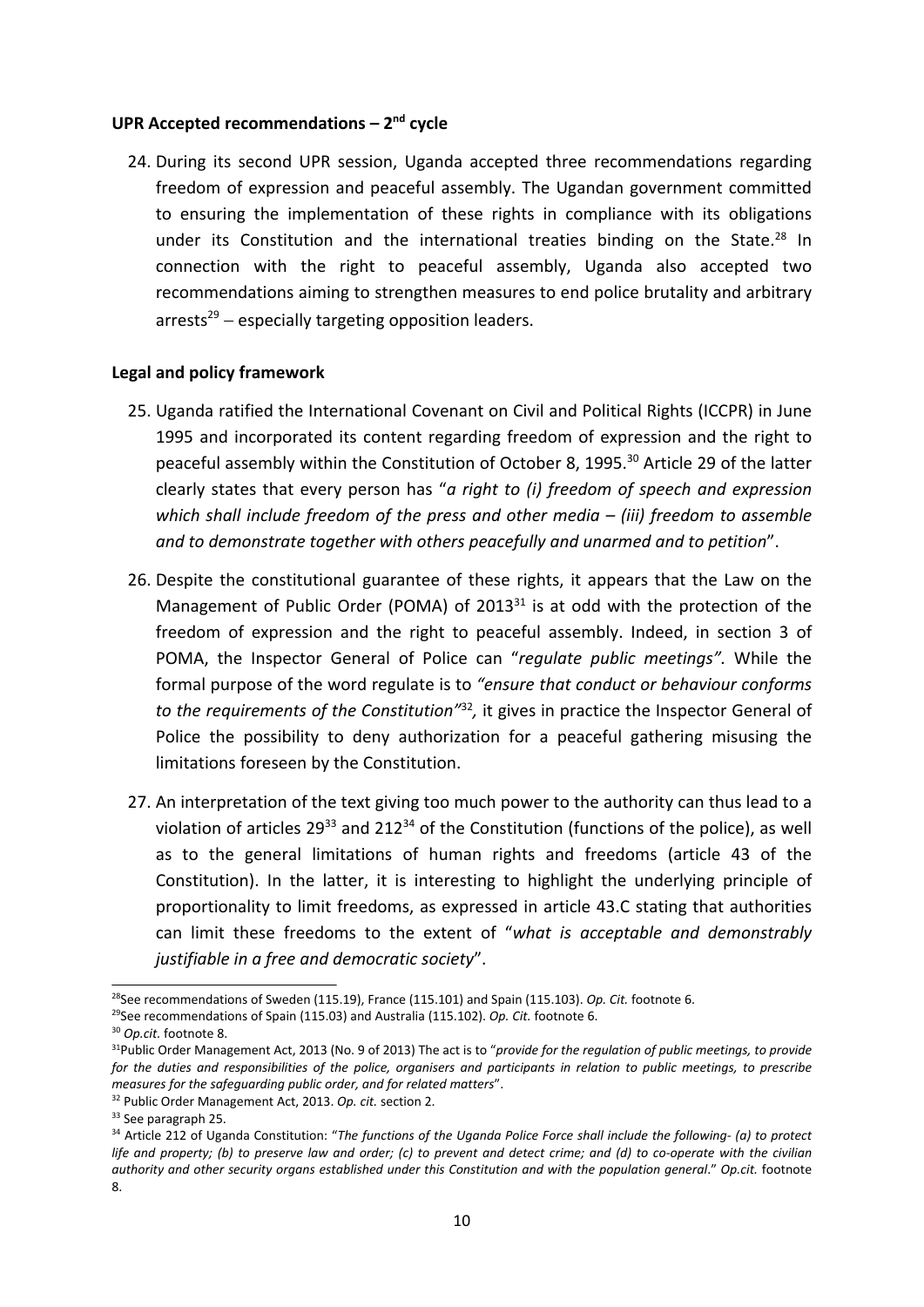- 28. According to the UN Human Rights Committee General Comment 37, applying for "*permission from the authorities undercuts the idea that peaceful assembly is <sup>a</sup> basic right";* [the notification system is here to] *assist the authorities in facilitating the smooth conduct of peaceful assemblies and protecting the rights of others*". 35 Moreover, the Committee states that the role of authorities to regulate public gatherings "*must not be misused to stifle peaceful assemblies […] and must be justifiable on the grounds listed in article 21*". This is not the case in Uganda where the authorities use their power to prohibit public gatherings when they feel that their legitimacy or decisions are criticized and questioned.
- 29. On 24 October 2019, Makerere University students took peaceful protests against the Fees Increment Policy 36 under the theme '*Fees Must Fall*' after police denied permission to protest. The Police and military forces entered the university and, in their intervention against the demonstration, the members of the armed forced arrested 15 student-leaders and beat students. Furthermore, they entered their residences causing injuries and damages.<sup>37</sup> This example illustrates how the Ugandan government regularly uses limitations of the right to peaceful assembly disproportionately and in ways that may no longer be justifiable in <sup>a</sup> free and democratic society.
- 30. One of the most obvious threats to the rights enshrined in article 29 of the Constitution and in article 21 of the International Covenant of Civil Political Rights is to be found in section 8.1 of the POMA. This paragraph gives powers to the authorised officer to "*stop or prevent the holding of <sup>a</sup> public meeting where the public meeting is held contrary to this act*". This large margin of decision and interpretation by the authorized officer is often the source of human rights abuses. Indeed, the criteria that can be used to prevent or stop <sup>a</sup> peaceful assembly are based on the limitations expressed in article 43 of the Constitution, which are often interpreted extensively, like the threats to public order or to public health in the case of COVID-19 restrictions on gatherings (see illustration in paragraph 33). In practice, this has been regularly used by Ugandan authorities against political opposition, which is clearly contradicting article 43.C of the Constitution. Besides many other cases, this was illustrated on 5 January 2021 where Mr. Amuriat Patrick, <sup>a</sup> presidential candidate of the Forum for Democratic Change, was stopped by the police and the military from communicating his message to the people of some districts that were scheduled while on the

<sup>35</sup> UNITED NATIONS HUMAN RIGHTS COMMITTEE, *General comment No37 (2020) on the right to peaceful assembly (article 21)*, 17 September 2020 para 70-73. Accessible at: [https://tbinternet.ohchr.org/\\_layouts/15/treatybodyexternal/Download.aspx?symbolno=CCPR%2fC%2fGC%2f37&Lang=en](https://tbinternet.ohchr.org/_layouts/15/treatybodyexternal/Download.aspx?symbolno=CCPR%2fC%2fGC%2f37&Lang=en) (Last accessed on 14 July 2021).

<sup>36</sup> THE INDEPENDENT UGANDA, *Education Committee approves 15% Makerere University fees increment,* 05 July 2019. Accessible at: <https://www.independent.co.ug/education-committee-approves-15-makerere-university-fees-increment/> (Last accessed on 05 July 2021).

<sup>37</sup> DAILY MONITOR, *Three nights of terror at Makerere,* 26 October 2019. Accessible at: <https://www.monitor.co.ug/uganda/news/national/three-nights-of-terror-at-makerere-1855716> (Last accessed on 05 July 2021).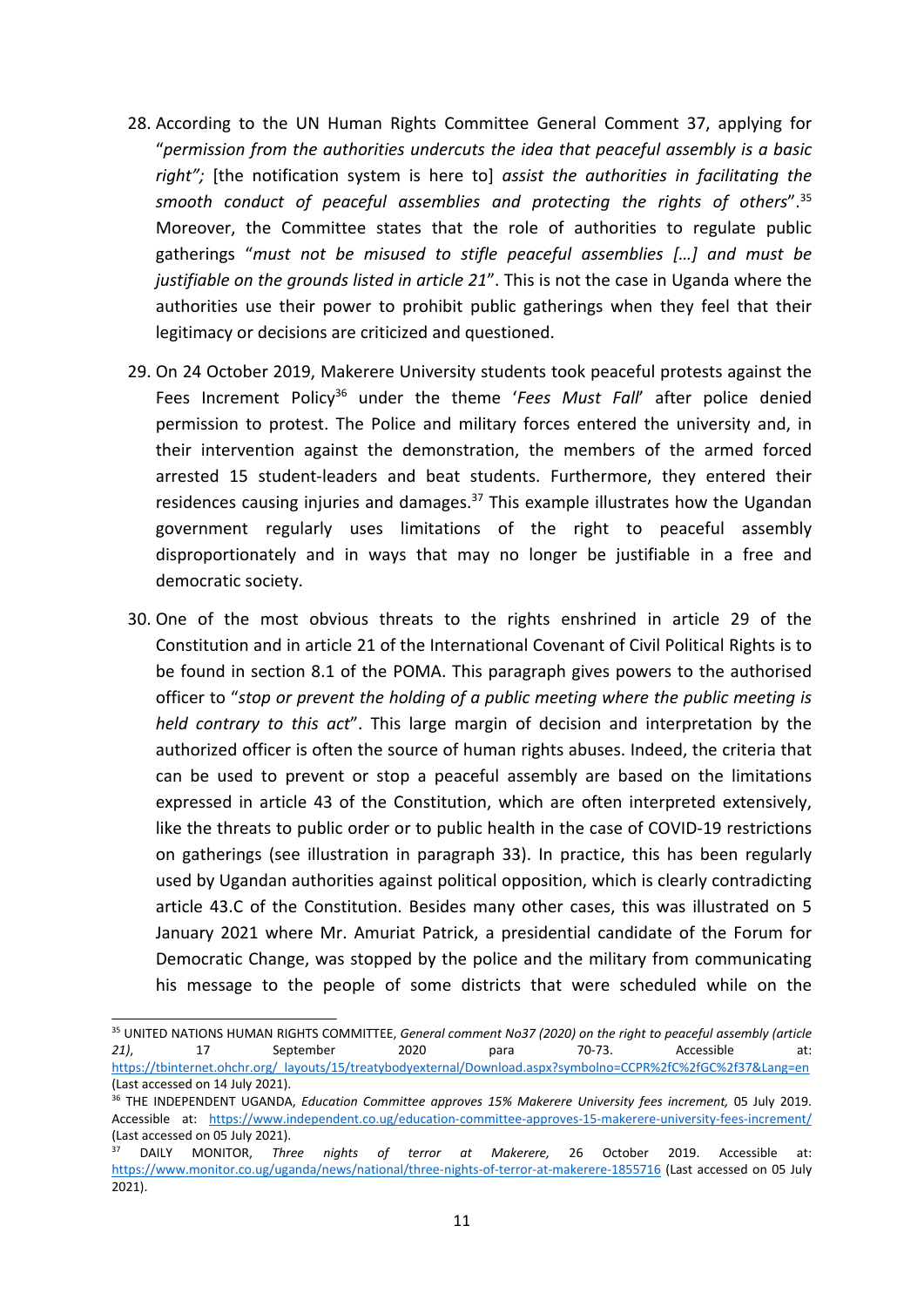campaign trail.<sup>38</sup>

- 31. While article 8.1 has been used for years "*as <sup>a</sup> tool of repression in Uganda*", 39 the Constitutional court of Uganda has delivered <sup>a</sup> judgment on 26 March 2020, declaring Section 8 of the Public Order Management Act unconstitutional.<sup>40</sup> The Court stated that the police have no authority to deny the holding of public meetings on the grounds of alleged violation of peace but should rather use its duty to supervise and secure people. This judgment reinforces the right to peaceful assembly and emphasizes the fact that the limitations imposed by the section 8 of the POMA are not admissible *"in <sup>a</sup> free and democratic society". 4142* However, the government is appealing the decision.<sup>43</sup>
- 32. By appealing the decision of the Constitutional Court, the Ugandan Government demonstrates its unwillingness to guarantee the right to peaceful assembly and the freedom of expression.

## **Promotion and protection of Human Rights at grassroots level**

33. The 2021 general elections were marked by serious violations of freedom of expression and the right to peaceful assembly. The recurrent arrests and repression of political opponents<sup>44</sup>, like the Presidential candidate Robert Kyagulanyi<sup>45</sup> (Bobi Wine) on 18 November 2020, shows this disregard for these rights. 46 Kyagulanyi was arrested by the Uganda Police allegedly for violating Covid-19 guidelines during the election period. This was followed by protests that ended with the deaths of 45 people and 28

<sup>38</sup> DAILY MONITOR, *UPDF block Amuriat from meeting fishermen*, 05 January 2021. Accessible at: <https://www.monitor.co.ug/uganda/news/national/updf-block-amuriat-from-meeting-fishermen-3247674> (last (Last accessed on 05 July 2021). In this case, security forces were allegedly enforcing Covid-19 guidelines issued by the Electoral Commission during the campaigns.

<sup>&</sup>lt;sup>39</sup> Public statement by Deprose Muchena, Amnesty International's Director for East and Southern Africa - AMNESTY INTERNATIONAL, *Uganda: Constitutional Court nullifies laws used to prohibit protests*, 27 March 2020. Accessible at: <https://www.amnesty.org/en/latest/news/2020/03/uganda-constitutional-court-nullifies-law-used-to-prohibit-protests/>. (Last accessed on 05 July 2021).

<sup>40</sup> CONSTITUTIONAL COURT OF UGANDA, *Human Rights Network and four others vs. Attorney General, Constitutional Petition no. 56 OF 2013,* 26 March 2020. Accessible at: <https://chapterfouruganda.org/sites/default/files/downloads/POMA-Judgment.pdf>. (Last accessed 5 July 2021).

<sup>&</sup>lt;sup>41</sup> Article 43.C. of the constitution. See paragraph 27.

<sup>42</sup> Further information on the supreme court decision: RONALD KALEMA AND DIANA TRACY TUSIIME, *Constitutional court in Uganda declares section 8 of the Public Order Management Act Unconstitutional*, BOWMANS, May 11, 2020. Accessible at: [https://www.bowmanslaw.com/insights/constitutional-court-in-uganda-declares-section-8-of-the-public-order](https://www.bowmanslaw.com/insights/constitutional-court-in-uganda-declares-section-8-of-the-public-order-management-act-unconstitutional/)[management-act-unconstitutional/](https://www.bowmanslaw.com/insights/constitutional-court-in-uganda-declares-section-8-of-the-public-order-management-act-unconstitutional/) (Last accessed on 05 July 2021).

<sup>43</sup> THE SECOND OPINION, *POMA: Government to appeal constitutional Court decision*, 30 March 2020. Accessible at: <https://www.secondopinion.co.ug/poma-got-to-appeal-constitutional-court-decision/>. (Last accessed 5 July 2021).

<sup>44</sup> On 29 December 2020, <sup>a</sup> group of independent UN human rights experts declared: "*We are gravely concerned by the* election-related violence, the excessive use of force by security personnel, as well as the increasing crackdown on peaceful *protesters, political and civil society leaders and human rights defenders*". UNITED NATIONS NEWS, *End arrests of political opponents in Uganda: UN independent experts*, 29 December 2020. Accessible at: <https://news.un.org/en/story/2020/12/1081072>. (Last accessed 05 July 2021).

<sup>45</sup> CNN, *Bobi Wine escapes house arrest in daring motorbike stunt*, 9 october 2019. Accessible at: <https://edition.cnn.com/2019/10/09/africa/bobi-wine-concert-ban-intl/index.html> (Last accessed 7 July 2021).

<sup>46</sup> ALJAZEERA, *Deadly Protestes in Uganda after Bobi Wine arrested again*, 18 November 2020. Accessible at: <https://www.aljazeera.com/news/2020/11/18/bobi-wine-uganda-opposition-presidential-candidate-arrested> (Last accessed 05 July 2021).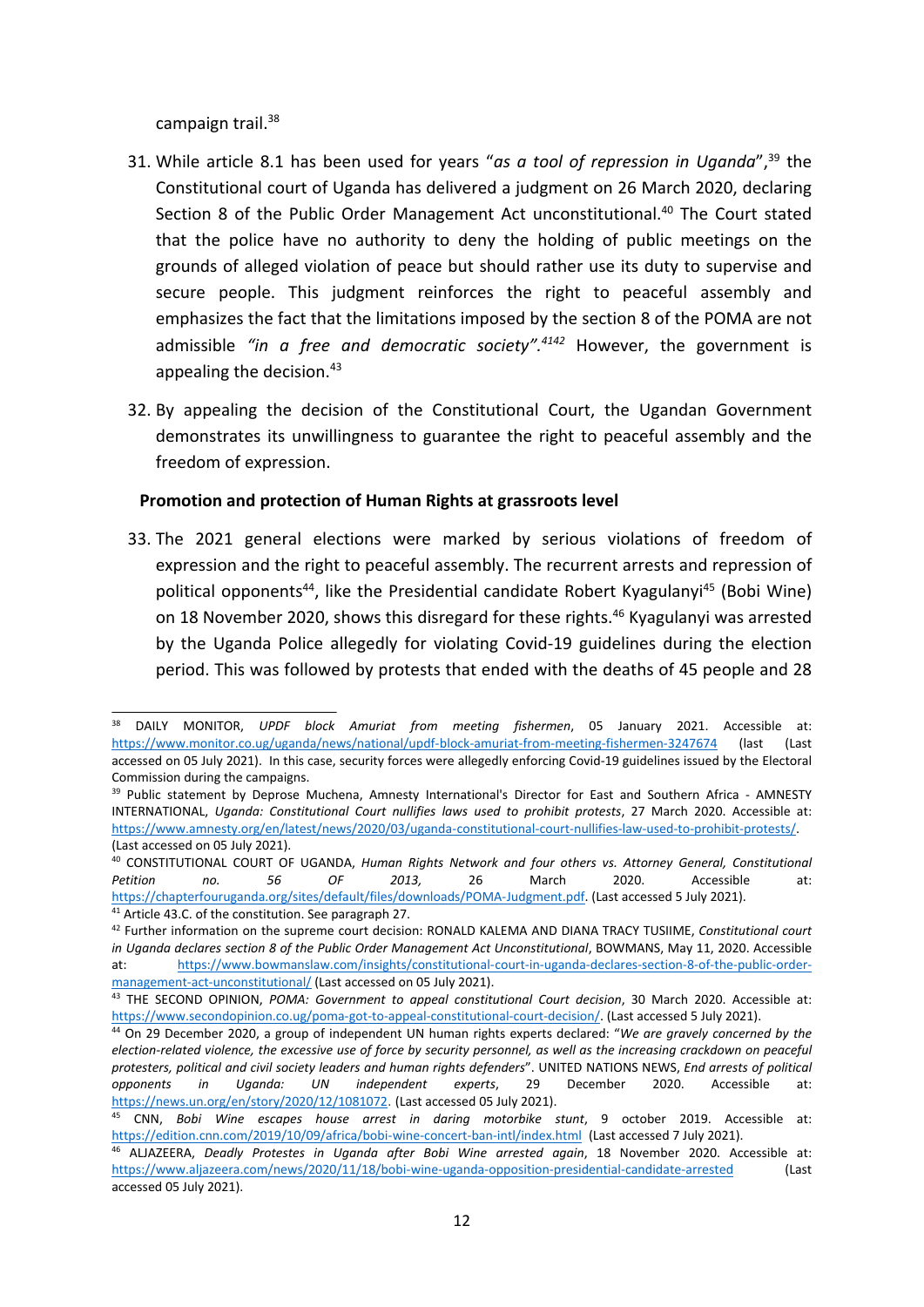protesters injured.

- 34. The Government justified its brutal response using the pretext that the demonstrations were violent, but the response was obviously disproportionate. This case is <sup>a</sup> good illustration of the blatant restrictions on freedom of expression and in particular the freedom of the press, since the events of November 2020 were also characterized by attacks and arrests of journalists by the police.<sup>47</sup>
- 35. In general, the COVID-19 pandemic and its restrictive measures have served as <sup>a</sup> pretext for undermining the right to freedom of expression and freedom of the press as well as the right to peaceful assembly. It further confirms the Ugandan Government's lack of political will to take concrete steps to put an end to "*police brutality, arbitrary arrests and politically motivated prosecution of opposition* leaders",<sup>48</sup> contrary to its 2016 UPR commitment.<sup>49</sup>

## **Recommendations**

- **a) Ensure the implementation of the Public Order Management Act of 2013 in accordance with the Constitution and the International Covenant on Civil and Political Rights.**
- **b) Take measures to guarantee the freedoms of association and peaceful assembly that limit the role of the police to providing security for public meetings in line with the constitutional police functions.**
- **c) Guarantee the right to freedom of expression and right to peaceful assembly to political and civil society leaders through measures aiming to end police brutality, arbitrary arrests, and impunity for violations of these rights.**

<sup>47</sup> INTERNATIONAL PRESS INSTITUTE, *Journalist critically injured in Uganda riots*, 23 November 2021. Accessible at: <https://ipi.media/journalist-critically-injured-in-uganda-riots/> (Last accessed 07 July 2021).

<sup>48</sup> See recommendation of Australia. *Op. cit.* footnote 29.

<sup>&</sup>lt;sup>49</sup> The use of COVID-19 restrictions to tackle freedoms of expression and right to peaceful assembly was denounced by the OHCHR on January 2021 "*However, we have increasingly observed that the COVID-19 restrictions have been enforced more* strictly to curtail opposition electoral campaign activities in a discriminatory fashion". OHCHR, Presse briefing notes on *Uganda*, 8 January 2021. Accessible at: <https://www.ohchr.org/en/NewsEvents/Pages/DisplayNews.aspx?NewsID=26645&LangID=E> (Last accessed 07 July 2021).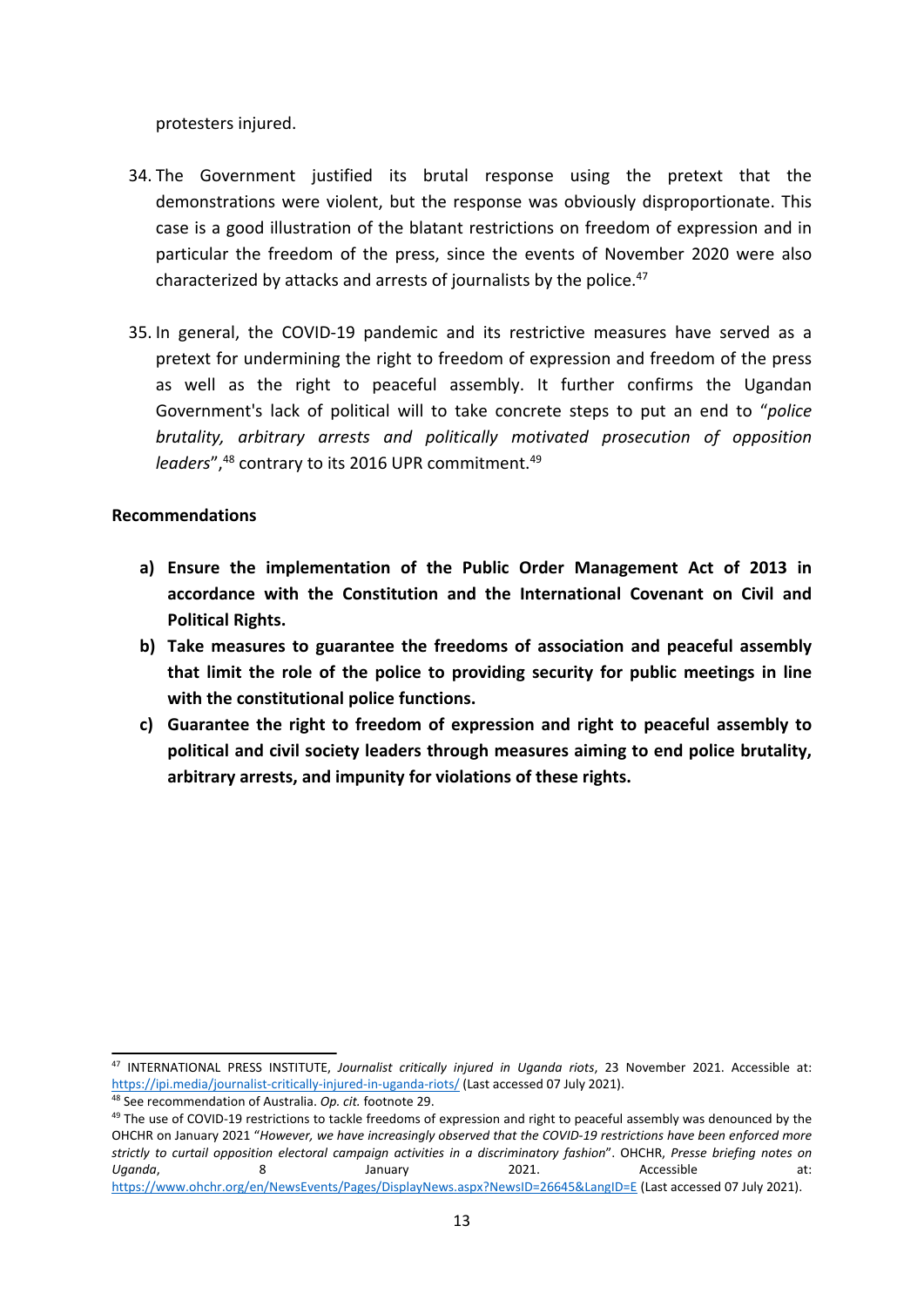## **III. ACCESS TO EDUCATION OF CHILDREN WITH DISABILITIES**

#### **Introduction**

36. Over the past five years, Uganda has encountered difficulties to implement <sup>a</sup> sustainable policy to promote the rights of children with disabilities. Education enrolment for these children remains low in Uganda: while 16% of Ugandan children live with <sup>a</sup> disability, only 5% of them are enrolled in inclusive schools and 10% in special schools. 50

## **UPR Accepted recommendations – <sup>2</sup>nd cycle**

- 37. During the second UPR cycle, Uganda accepted five recommendations regarding the situation of persons with disabilities.<sup>51</sup> The Government committed to better implement legal provisions protecting persons with disabilities, improve the promotion of the rights of people with disabilities and align its national legislation with international obligations.
- 38. These recommendations should be read along with the recommendations accepted aiming to improving children'<sup>s</sup> "*enrolment, access, quality and sustainability of education*" (Ukraine) and "*implementing socioeconomic and development policies for safeguarding the rights of youth*" (Pakistan). 52

## **Legal and policy framework**

- 39. Uganda has <sup>a</sup> comprehensive legal framework guaranteeing the rights of persons with disabilities. The Constitution of 1995 recognizes the dignity of persons with disabilities as considered as <sup>a</sup> social and economic national objective. <sup>53</sup> Moreover, the article 32 of the Constitution clearly states that "*the State shall take affirmative action in favour of groups marginalised on the basis of gender, age, disability*".
- 40. Uganda also ratified the Convention on the Rights of People with disabilities (CRPD) in 2008 and was reviewed by the Committee on the Rights of People with Disabilities in 2016.<sup>54</sup> In its concluding observations, the Committee analysed the enforcement of the article 7 of the convention (children with disabilities) and was particularly concerned "*that the legislation and policies fail to provide protection for the rights of children with*

<sup>50</sup> INCLUDOVATE, *Re-thinking post-COVID inclusive educational mechanisms in Uganda,* January 27, 2021. Accessible at: <https://www.includovate.com/rethinking-post-covid-inclusive-educational-mechanisms-in-uganda/> (Last accessed 06 July 2021).

<sup>&</sup>lt;sup>51</sup> See recommendations of Togo (115.20), Portugal (115.21), Angola (115.129), Djibouti (115.131) and Sudan (115.131). *Op. cit.* Footnote 6.

<sup>52</sup> See recommendations of Ukraine (115.28) and Pakistan (115.139). *Op. cit.* Footnote 6.

<sup>53</sup> National objectives and directive principles of State policy – Point XVI of the Constitution of Uganda. *Op.cit.* footnote 8. 54 UNITED NATIONS COMMITTEE ON THE RIGHTS OF PEOPLE WITH DISABILITIES, *Concluding observations on the initial report of Uganda,* UN Doc; CRPD/C/UGA/CO/1, 12 May 2016. Accessible at: [https://tbinternet.ohchr.org/\\_layouts/15/treatybodyexternal/Download.aspx?symbolno=CRPD/C/UGA/CO/1&Lang=En](https://tbinternet.ohchr.org/_layouts/15/treatybodyexternal/Download.aspx?symbolno=CRPD/C/UGA/CO/1&Lang=En). (Last accessed 06 July 2021).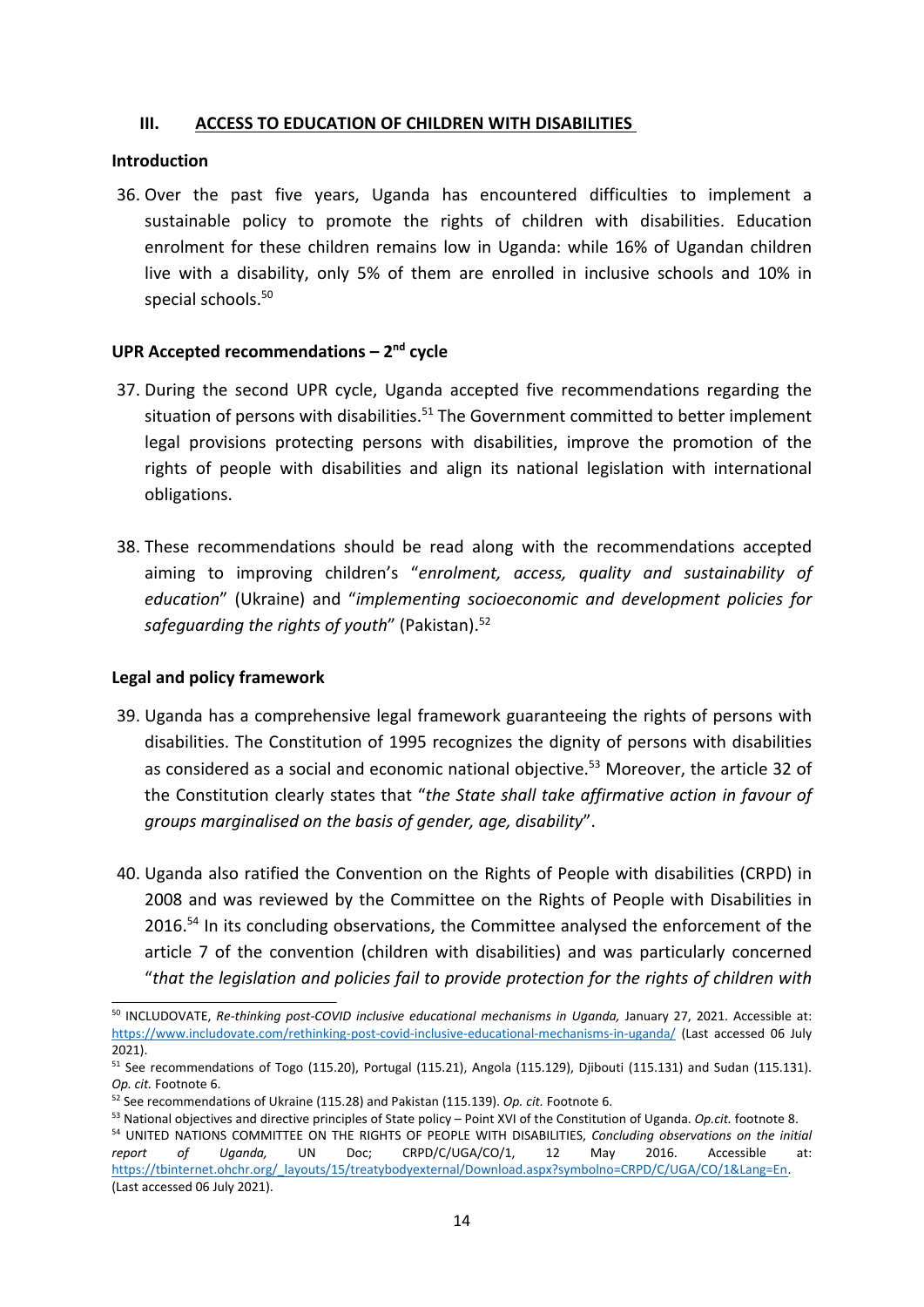*disabilities*". The committee recommended to the State to amend the children'<sup>s</sup> act in line "*with the convention in order to mainstream rights of children with disabilities across all programmes and provide necessary budget and resources for their protection*". 55

41. Our organizations welcome the 2020 Persons with Disabilities Act,<sup>56</sup> in which inclusive education is the norm. 57 Article 6.4 of this Act states that "*An institution of learning that enrols <sup>a</sup> learner with disability shall – (a) provide an inclusive education system for the learner and (b) make the necessary structural adjustments to the building […] to enable access within the three months from the date of admission of the learner*". Therefore, formally, Uganda is aligning with its commitment made in during UPR 2016<sup>58</sup> and complying with its international obligations. 59

#### **Promotion and protection of Human Rights at grassroots level**

42. Despite this legislative progress, we deplore the shortcomings in the implementation. According to the latest statistics available, "*public financing for special needs education accounts for only 0.1% of the education sector budget*" in 2017. 60 This means that access to education for children with disabilities is impaired by severe underfunding. This is corroborated by the low enrolment rate of children with disabilities within inclusive schools (5%) and specialised institutions (10%), even in 2020.<sup>61</sup>-<sup>62</sup> Therefore, the poor infrastructures and budget dedicated to children with disabilities limit the promotion of an inclusive education. This limitation is also characterized by the lack of adequate training of teachers to meet the special needs of children with disabilities.

<sup>55</sup> *Ibid*, para 12 and 13.

<sup>56</sup> Persons with Disabilities Act, Act 3 of 2020, *Uganda Gazette no. 10,* 14 February 2020. Accessible at: <https://ulii.org/akn/ug/act/2020/3/eng@2020-02-14>. (Last accessed: 06 July 2021).

<sup>&</sup>lt;sup>57</sup> The previous Persons with disability act only "encouraged inclusivity" in education and promoted the establishment of special schools when inclusive education is not possible. See article 5(a) and (d).

<sup>58</sup> Recommendation of Togo (115.20): "*Take the measures necessary for the amendment of the law on children in accordance with the Convention on the Rights of Persons with Disabilities*". *Op. Cit.* Footnote 6.

<sup>59</sup> Article 7.1 of the Convention on the Rights of People with Disabilities "*States Parties shall take all necessary measures to* ensure the full enjoyment by children with disabilities of all human rights and fundamental freedoms on an equal basis with *other children*". Accessible at: <https://www.un.org/disabilities/documents/convention/convoptprot-e.pdf>. (Last accessed 06 July 2021).

<sup>60</sup> THE WORLD BANK, *Special needs education in Uganda: sustainable development goal 4 Concerns Quality and Inclusive education*, 7 February 2020. Accessible at: [https://www.worldbank.org/en/news/factsheet/2020/02/07/special-needs](https://www.worldbank.org/en/news/factsheet/2020/02/07/special-needs-education-in-uganda-sustainable-development-goal-sdg-4-concerns-quality-and-inclusive-education)[education-in-uganda-sustainable-development-goal-sdg-4-concerns-quality-and-inclusive-education](https://www.worldbank.org/en/news/factsheet/2020/02/07/special-needs-education-in-uganda-sustainable-development-goal-sdg-4-concerns-quality-and-inclusive-education) (Last accessed 06 July 2021).

<sup>61</sup> *Op. Cit.* Footnote 50.

<sup>62</sup> According to the World Bank*: "(2017) some 9,597 pupils enrolled in pre-primary schools (1.6%) have impairments. The* majority were children with 'mental impairment' (28%) followed by 'hearing impairments' (25%). 'visual impairment' (22%). 'physical impairment' (16%), 'autism' (5%) and 'multiple handicaps-deaf and blind' (4%). There are 172.864 children with special needs in primary schools, which is 2.0% of total primary level enrollment and 9% of the overall children with special *needs. Regarding the category of impairment, hearing (27.2%), mental (22.7%), visual (25.8%), and physical impairments* (17.9%) constitute the percentages. More than half (52.6%) of the pupils with disabilities are males. Out of 1,370,583 students enrolled in a secondary school in Uganda, 8,945 students (0.6%) have special learning needs. Visually impaired students comprise the largest share of these students, followed by those with physical disabilities. Pupils with autism and multiple handicaps were fewer among enrolled students. There is no data available on students with disabilities enrolled in universities and other tertiary institutions. There is an urgent need for such data to ensure equitable access to tertiary *education". Op. Cit.* Footnote 50.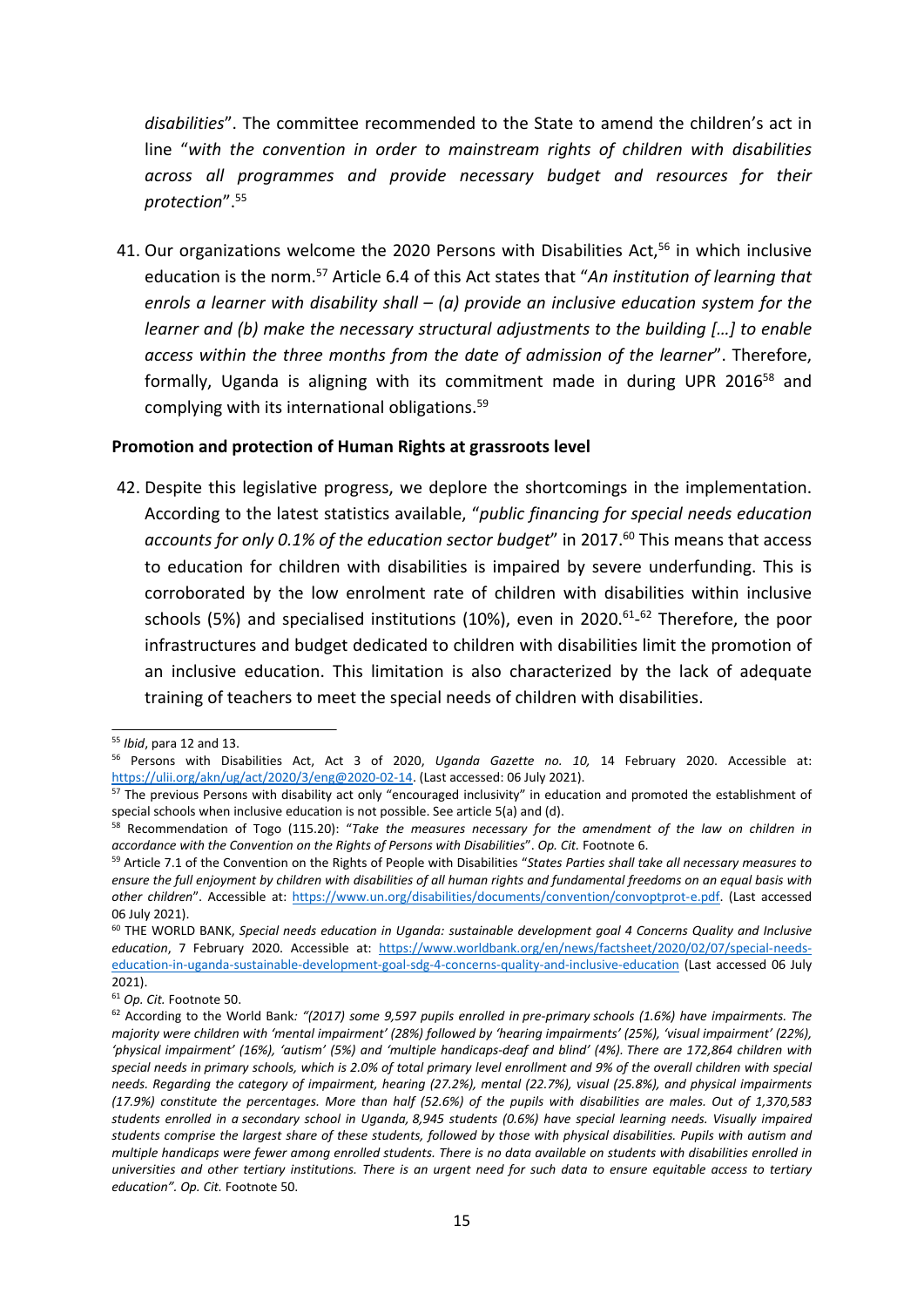- 43. According to a survey conducted in June 2021 in the Wakiso district,<sup>63</sup> nothing has been done to improve the inclusion of children with disabilities in publics schools. A close look at the 2021-2022 budgets aiming to fund the district'<sup>s</sup> schools shows that no specific portion is indicated for children with disabilities as it only indicates total budget for all school materials. A head-teacher from the Kasangye subcounty testified that "*many disabled children in the area would love going to school but can'<sup>t</sup> access education because there is no specific school for disabled children and the only one available is located nearby Entebbe town*".
- 44. The same head-teacher also pointed out issues of corruption whereby local education officials would not allocate the total amount of the foreseen funds to schools for children with disabilities as intended by the Ministry of finance. Moreover, he explained that "*when 1'500'000 shillings are allocated to your school which comes as <sup>a</sup> general fund, you only access 500'000 shillings and the balance is frozen without explanations because the bank says the directives come from the district offices*". As <sup>a</sup> result, to attend to the different needs of children with disabilities, the head-teachers are forced to charge extra money from parents. Since many cannot afford, the concerned children have to dropped out of school.

## **Recommendations**

- **a) Conduct investigations to determine the patterns of corruption preventing certain public schools from receiving funds dedicated to the inclusion of children with disabilities and prosecute the perpetrators of corruption.**
- **b) Encourage the full implementation of the Persons with Disabilities Act 2020 and related policies, in accordance with SDG4, by allocating an appropriate national budget to achieve the development of adequate infrastructure to accommodate children with disabilities.**
- **c) Ensure appropriate training of schoolteachers to enable them to effectively and adequately include all children with disabilities in their class.**

<sup>&</sup>lt;sup>63</sup> District located in the Central Region of Uganda encircling Kampala and counting about 2 million people (2014 census).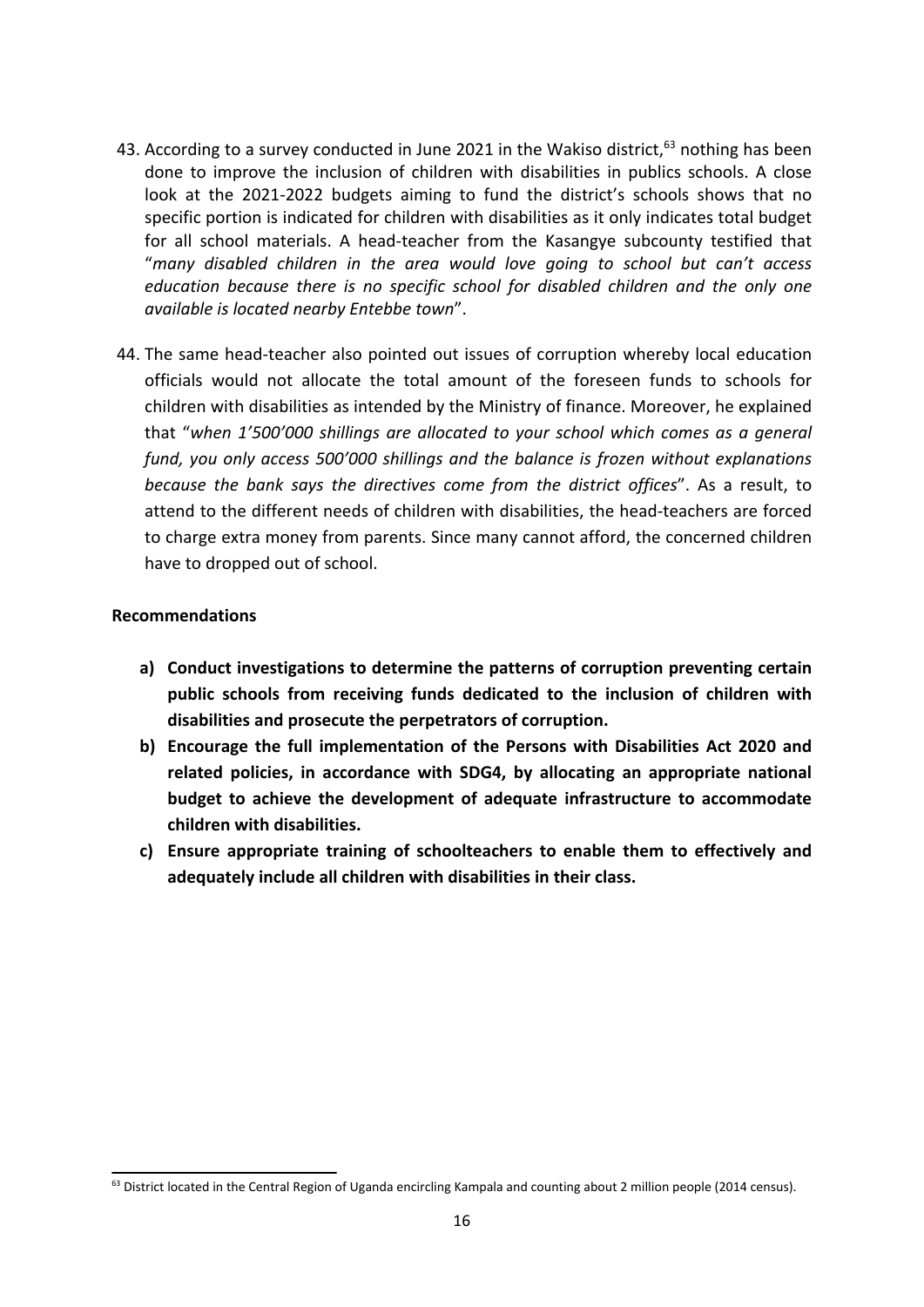## **IV. DOMESTIC VIOLENCE AND HARMFUL TRADITIONAL PRACTICIES AGAINST WOMEN**

#### **Introduction**

45. In 2021, Uganda still faces serious challenges to combat violence against women, especially domestic violence and harmful traditional practices. According to the latest official statistic available, violence against women has increased by 4% between 2015 and 2016.<sup>64</sup> In the same year, the Uganda Demographic and Health Survey explained that 22% of women between 15 and 49 years old had experience <sup>a</sup> form of sexual violence. The situation has worsened these past two years with the restrictive lockdown measures regarding the COVID-19 pandemic.<sup>65</sup> Concerning female genital mutilation, a 2020 governmental and UNICEF study states that 0.3% of the Ugandan Women between 15 and 49 have suffered genital mutilation.<sup>66</sup>

#### **UPR recommendations – 2nd cycle**

- 46. During its second UPR session, Uganda accepted 14 recommendations aiming to tackle violence against women. The Government committed to improving the implementation of the laws on the issue but also to prevent and eliminate all forms of discrimination and violence against women. 67
- 47. Furthermore, the Ugandan Government accepted five recommendations to eliminate harmful traditional practices against women,<sup>68</sup> in particular female genital mutilation.

#### **Legal and policy framework**

48. Uganda has an extensive legal framework aiming at preventing and combatting violence against women. First, the equal rights of women are constitutionally guaranteed. The Constitution states, *inter alia,* that "*Women shall be accorded full and equal dignity of the person with men*" and that "*Laws, cultures, customs or traditions which are against the dignity, welfare or interest of women or which undermine their status are prohibited*

<sup>64</sup> THE WORLD BANK, *Demographic and Health Survey, Uganda*, 2016. Accessible at: <https://microdata.worldbank.org/index.php/catalog/2979> (Last accessed 06 July 2021).

<sup>65</sup> Even though there is no official statistics, UN Women notes: "*In Uganda, restrictive lockdown measures were put in place* to curb the spread of the coronavirus. These measures served their purpose, however, movement restrictions adversely *impacted women and girls experiencing violence*". UN WOMEN, *What happened after COVID-19 hit: Uganda,* 7 December 2020. Accessible at: <https://www.unwomen.org/en/news/stories/2020/12/what-happened-after-covid-19-hit-uganda>. (Last accessed 06 July 2021).

<sup>66</sup> UGANDA BUREAU OF STATISTICS AND UNICEF, *Female Genital Mutilation in Uganda,* 2020. Accessible at: [https://www.unicef.org/uganda/media/7996/file/FGM%20Evidence%20from%20Uganda\\_Policy%20Brief\\_29th%20Sept%2](https://www.unicef.org/uganda/media/7996/file/FGM%20Evidence%20from%20Uganda_Policy%20Brief_29th%20Sept%202020.pdf) [02020.pdf](https://www.unicef.org/uganda/media/7996/file/FGM%20Evidence%20from%20Uganda_Policy%20Brief_29th%20Sept%202020.pdf) (Last accessed 06 July 2021).

 $^{67}$  See recommendations of Chile (115.89), Algeria (115.71), China (115.69), Maldives (115.68), Togo (115.67), Slovenia (115.65), Georgia (115.64), Tomor-Leste (115.65), Syria (115.63), Namibia (115.61), Italy (115.53), Mauritius (115.49), Zambia (115.13) and Paraguay (115.13). *Op.cit* footnote 6.

<sup>&</sup>lt;sup>68</sup> See recommendations of Panama (115.77), Botswana (115.76), the Philippines (115.75), Spain (115.74) and Czechia (115.73). *Op. Cit.* footnote 6.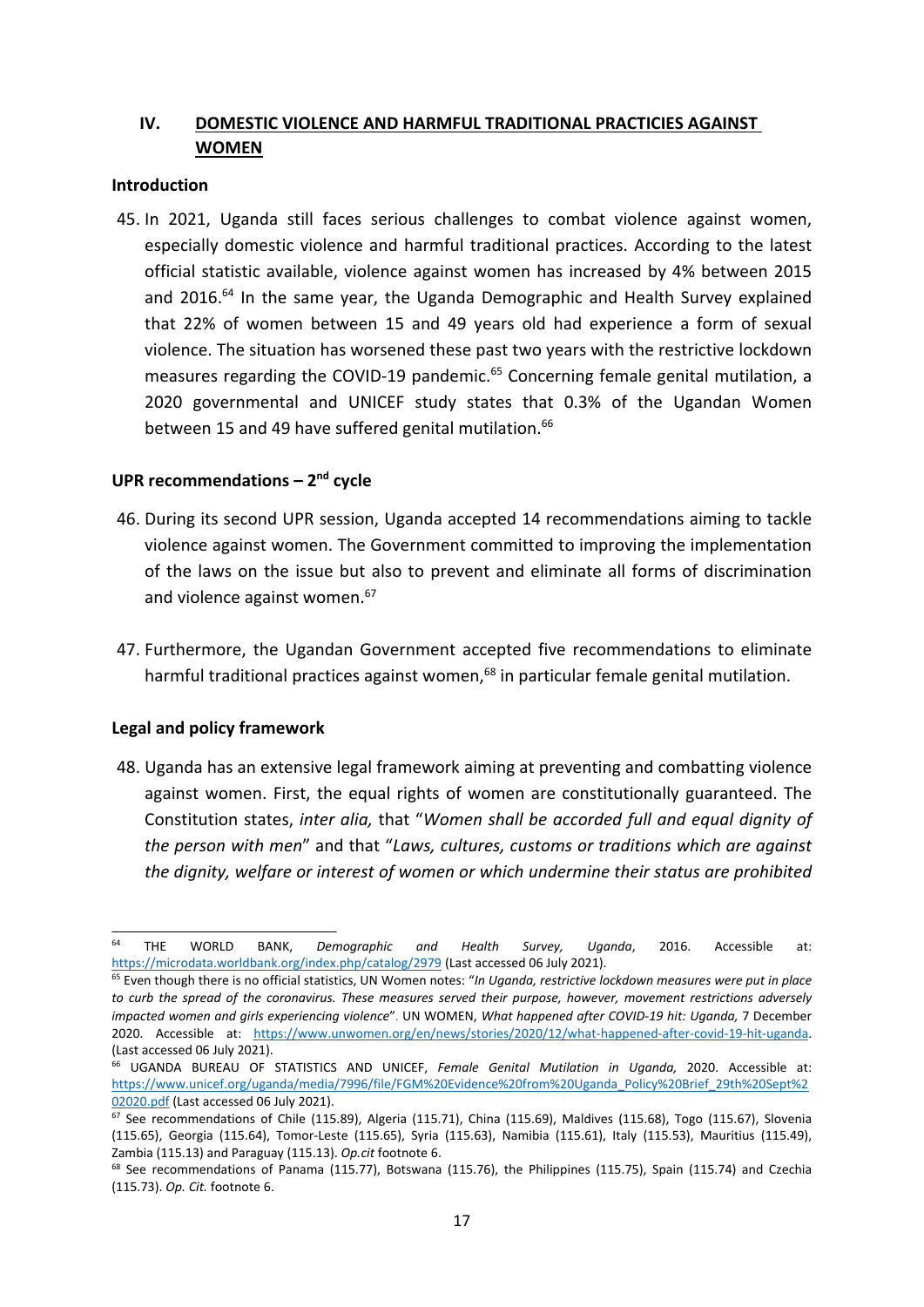*by this Constitution"*.<sup>69</sup> The Constitution is completed by the Domestic Violence Act of  $2010^{70}$  and the Prohibition of Female Genital Mutilation Act of 2010.<sup>71</sup> Moreover, Uganda ratified the Convention on the Elimination of all forms of Discrimination Against Women (CEDAW) in 1985.

- 49. The Domestic Violence Act provides for the protection and relief of victims of domestic violence. The law establishes criminal sanctions for perpetrators and set up procedures and guidelines to be followed by the court regarding the prosecution of perpetrators and the compensation of victims. Although the law does not address marital rape, it addresses all forms of violence including sexual violence. The law also determines the jurisdiction of the Family and Children's Court to deal with domestic violence cases and related issues.
- 50. The Prohibition of Female Genital Mutilation Act provides for the legal prohibition of female genital mutilation, establishing the criminal offenses, and the prosecution of perpetrators. The law also includes provisions for the protection of victims as well as for girls and women at risk of mutilation.
- 51. Both Acts entails some limitations as highlighted by civil society organizations.<sup>72</sup> Victims of domestic violence and of genital mutilation may be confronted with various obstacles in their access to justice, such as court fees and other related costs that they may have to cover.
- 52. The National Action Plan on Elimination of Gender Based Violence in Uganda (2016-2020)<sup>73</sup> declares the issues of domestic violence and genital mutilation as urgent development priorities. The Plan is complemented by the National Policy on Elimination of Gender-Based Violence in Uganda. These focus mainly on ending the impunity of perpetrators.

 $^{69}$  Article 33 of the Constitution: "(1) Women shall be accorded full and equal dignity of the person with men. (2) The State shall provide the facilities and opportunities necessary to enhance the welfare of women to enable them to realise their full potential and advancement. (3) The State shall protect women and their rights, taking into account their unique status and natural maternal functions in society. (4) Women shall have the right to equal treatment with men and that right shall include equal opportunities in political, economic and social activities. (5) Without prejudice to article 32 of this Constitution, women shall have the right to affirmative action for the purpose of redressing the imbalances created by history, tradition or custom. (6) Laws, cultures, customs or traditions which are against the dignity, welfare or interest of *women or which undermine their status. are prohibited by this Constitution*". *Op.cit.* footnote 8.

<sup>70</sup> Domestic Violence Act (Act No. 3 of 2010), 17 March 2010. Accessible at: [https://www.ilo.org/dyn/natlex/natlex4.detail?p\\_isn=88097&p\\_lang=en](https://www.ilo.org/dyn/natlex/natlex4.detail?p_isn=88097&p_lang=en) (Last accessed 06 July 2021).

<sup>&</sup>lt;sup>71</sup> Prohibition of Female Genital Mutilation Act, 2010, 17 March 2010. Accessible at: [https://www.ilo.org/dyn/natlex/natlex4.detail?p\\_lang=en&p\\_isn=88098&p\\_country=UGA&p\\_count=130](https://www.ilo.org/dyn/natlex/natlex4.detail?p_lang=en&p_isn=88098&p_country=UGA&p_count=130) (Last accessed 06 July 2021).

<sup>72</sup> FIDH, *Women'<sup>s</sup> Rights in Uganda: Gaps between Policy and practice*, 2012. Accessible at: <https://www.fidh.org/IMG/pdf/uganda582afinal.pdf> (Last accessed 08 July 2021).

<sup>&</sup>lt;sup>73</sup> The National Action Plan on Elimination of Gender Based Violence in Uganda of 2016 - 2020. Available at: <https://www.unfpa.org> (Last accessed 7<sup>th</sup> July, 2021).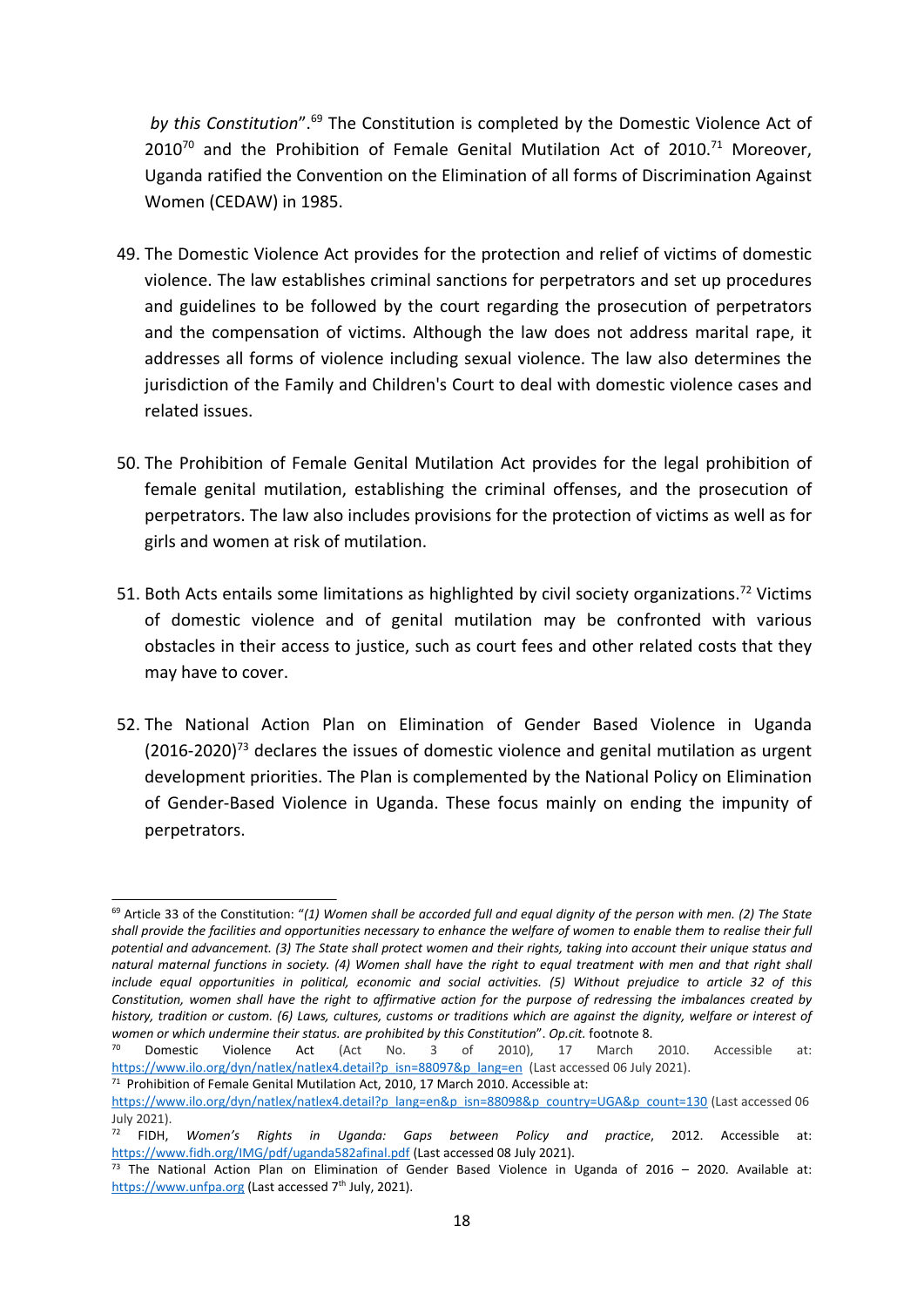- 53. The implementation of the mentioned laws and policies remains limited for several reasons. First, strong discriminatory cultural patterns remain in force within the Ugandan society. Indeed, despite the constitutional provisions, traditional and customary practices are still present in the country. This leads women to be excluded from decision-making processes and from equal inheritance rights, putting them in situations where they are more at risk to be victim of discriminations and violence.
- 54. Second, there is <sup>a</sup> blatant lack of systematic prosecution of perpetrators. As <sup>a</sup> United Nations Population Fund'<sup>s</sup> report highlights about the Domestic Violence Act'<sup>s</sup> enforcement, the lack of prosecution sends <sup>a</sup> message of impunity to victims who do not feel empowered and safe to speak out.<sup>74</sup> For instance, according to the statistics from the Office of the Director of Public Prosecution, in 2016 "*out of 1'594 new rape cases registered only 57% brought punishment for the perpetrator". 75*

#### **Promotion and protection of Human Rights at grassroots level**

55. The COVID-19 pandemic and its successive lockdowns and restrictive measures forced many victims to live together with their perpetrators. Therefore, the rate of genderbased violence (GBV) increased.<sup>76</sup> Within the first month of lockdown and quarantine, police report indicated <sup>a</sup> significant surge in GBV cases with an estimate of 3,280 cases reported between March 30<sup>th</sup> and April 28<sup>th</sup> in Kampala. It has also been reported that between March and September 2020, the Lango region registered 1,180 cases of GBV compared to 808 cases in the previous year (2019).<sup>77</sup> A study carried out by the Konrad Adenauer Stiftung in April 2020<sup>78</sup> indicated that the measures to respond to Covid-19 were not well aligned with the specific needs of women and girls, exposing them to economic insecurity, poverty related stress as well as social isolation.<sup>79</sup>

<sup>74</sup> UNFPA, *Evaluation of UNFPA support to the prevention, response to and elimination of Gender-Based Violence and harmful practices 2012-2017,* January 2018, Page 24. Accessible at: [https://www.unfpa.org/sites/default/files/admin](https://www.unfpa.org/sites/default/files/admin-resource/Uganda_Case_Study.pdf)[resource/Uganda\\_Case\\_Study.pdf](https://www.unfpa.org/sites/default/files/admin-resource/Uganda_Case_Study.pdf) (Last accessed 08 July 2021).

<sup>75</sup> UNITED NATIONS, *Uganda: Violence against women unabated despite lays and policies*, 2017. Accessible at: : <https://www.un.org/africarenewal/news/uganda-violence-against-women-unabated-despite-laws-and-policies> (Last accessed 08 July 2021).

<sup>76</sup> As highlighted by <sup>a</sup> study done by Konrad Adenauer Stiftung in April 2020: "*The relationship between GBV and Covid-19 is assessed through following linkages: Economic insecurity and poverty-related stress; Quarantines and social isolation,* Inability of women to temporarily escape abusive partners; Stigma of partner being positive, Social network, Non*operational support services, and trivialization of GBV as <sup>a</sup> non-priority*". KONRAD ADENAUER STIFTUNG, C. Kabonesa and F.I. Kindi, *Assessing the Relationship between gender-based violence and covid-19 pandemic in Uganda,* April 2020. Accessible at: [https://www.kas.de/documents/280229/8800435/Assessing+the+Relationship+between+Gender](https://www.kas.de/documents/280229/8800435/Assessing+the+Relationship+between+Gender-based+Violence+and+the+COVID-19+Pandemic+in+Uganda.pdf/8d5a57a0-3b96-9ab1-a476-4bcf2f71199d?version=1.0&t=1588065638600)[based+Violence+and+the+COVID-19+Pandemic+in+Uganda.pdf/8d5a57a0-3b96-9ab1](https://www.kas.de/documents/280229/8800435/Assessing+the+Relationship+between+Gender-based+Violence+and+the+COVID-19+Pandemic+in+Uganda.pdf/8d5a57a0-3b96-9ab1-a476-4bcf2f71199d?version=1.0&t=1588065638600) [a476-4bcf2f71199d?version=1.0&t=1588065638600](https://www.kas.de/documents/280229/8800435/Assessing+the+Relationship+between+Gender-based+Violence+and+the+COVID-19+Pandemic+in+Uganda.pdf/8d5a57a0-3b96-9ab1-a476-4bcf2f71199d?version=1.0&t=1588065638600) (Last accessed 08 July 2021):

<sup>77</sup> DAILY MONITOR, *Domestic Violence tops list of offences in Lango*, 18 May 2021. Accessible at: <https://www.monitor.co.ug/uganda/news/national/domestic-violence-tops-list-of-offences-in-lango--3404602> (Last accessed 09 July 2021).

<sup>78</sup> *Op.Cit.* Footnote 76.

<sup>79</sup> *Ibid* Footnote 76*.* p. 4.